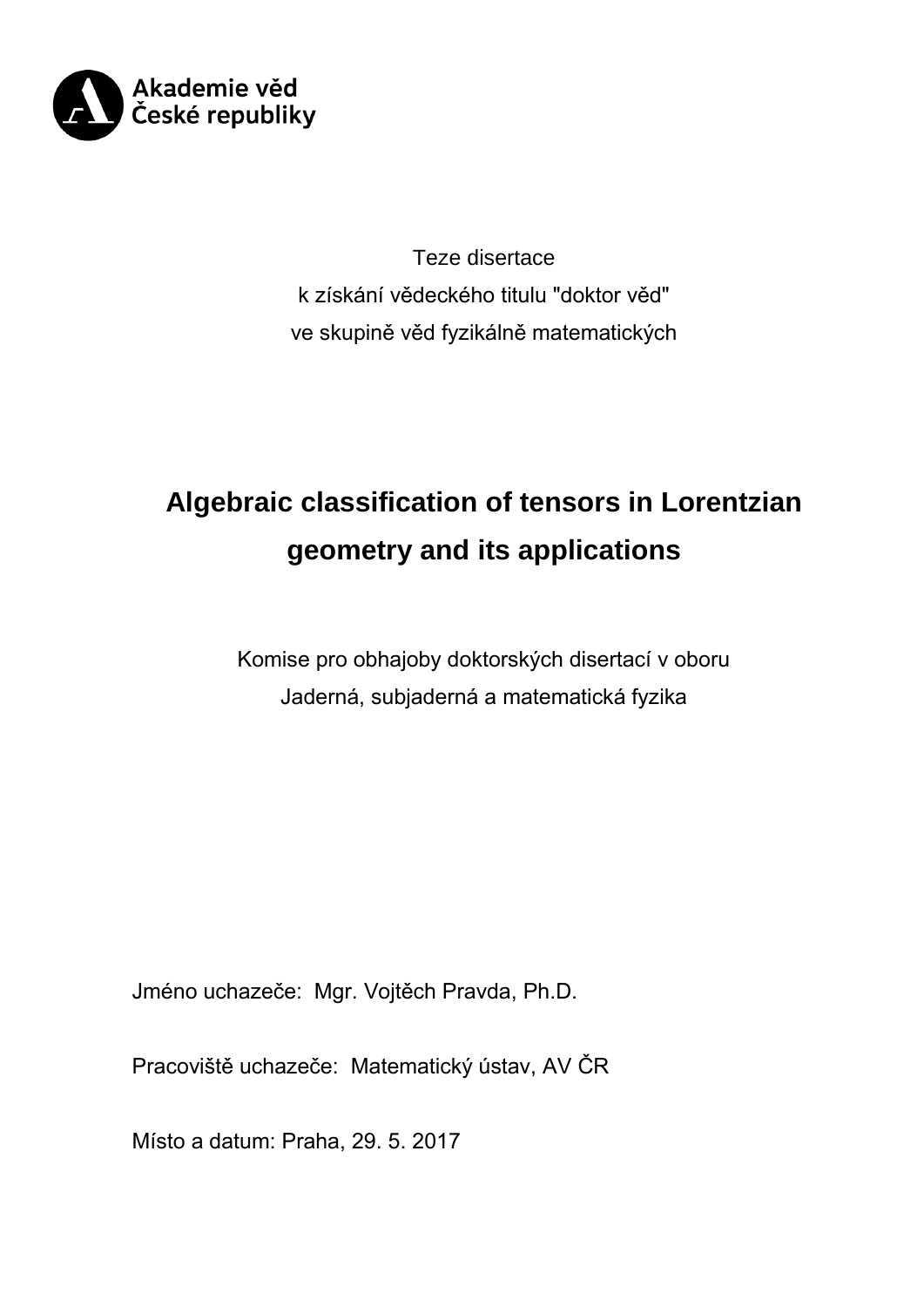# Contents

|             | Résumé                                                                 |                                                   |                 |  |  |
|-------------|------------------------------------------------------------------------|---------------------------------------------------|-----------------|--|--|
| 1           | Introduction                                                           |                                                   |                 |  |  |
|             | 1.1                                                                    | Modified theories of gravity $\dots \dots \dots$  | 3               |  |  |
|             | 1.2                                                                    | Gravity in higher dimensions                      | $\overline{4}$  |  |  |
|             | $1.3\,$                                                                | Algebraic classification of tensors in higher di- |                 |  |  |
|             |                                                                        |                                                   | $\overline{5}$  |  |  |
|             | 1.4                                                                    | NP and GHP formalisms in higher dimensions        | $6\phantom{.}6$ |  |  |
|             | 1.5                                                                    | Applications and outline of this work             | $6\phantom{.}6$ |  |  |
| $2^{\circ}$ | Universal spacetimes                                                   |                                                   |                 |  |  |
| 3           | VSI spacetimes                                                         |                                                   |                 |  |  |
| 4           | A generalization of the Goldberg-Sachs theorem<br>to higher dimensions |                                                   |                 |  |  |
| $5^{\circ}$ |                                                                        | Algebraic classification of tensors               | 16              |  |  |
|             | 5.1                                                                    |                                                   | 16              |  |  |
|             |                                                                        | $5.1.1$ Null frames                               | 16              |  |  |
|             |                                                                        | 5.2 Classification of the Weyl tensor             | 22              |  |  |
| 6           | Comments on NP and GHP formalisms                                      |                                                   |                 |  |  |
| 7           | List of publications of the dissertation<br>28                         |                                                   |                 |  |  |
| 8           | 30<br>References                                                       |                                                   |                 |  |  |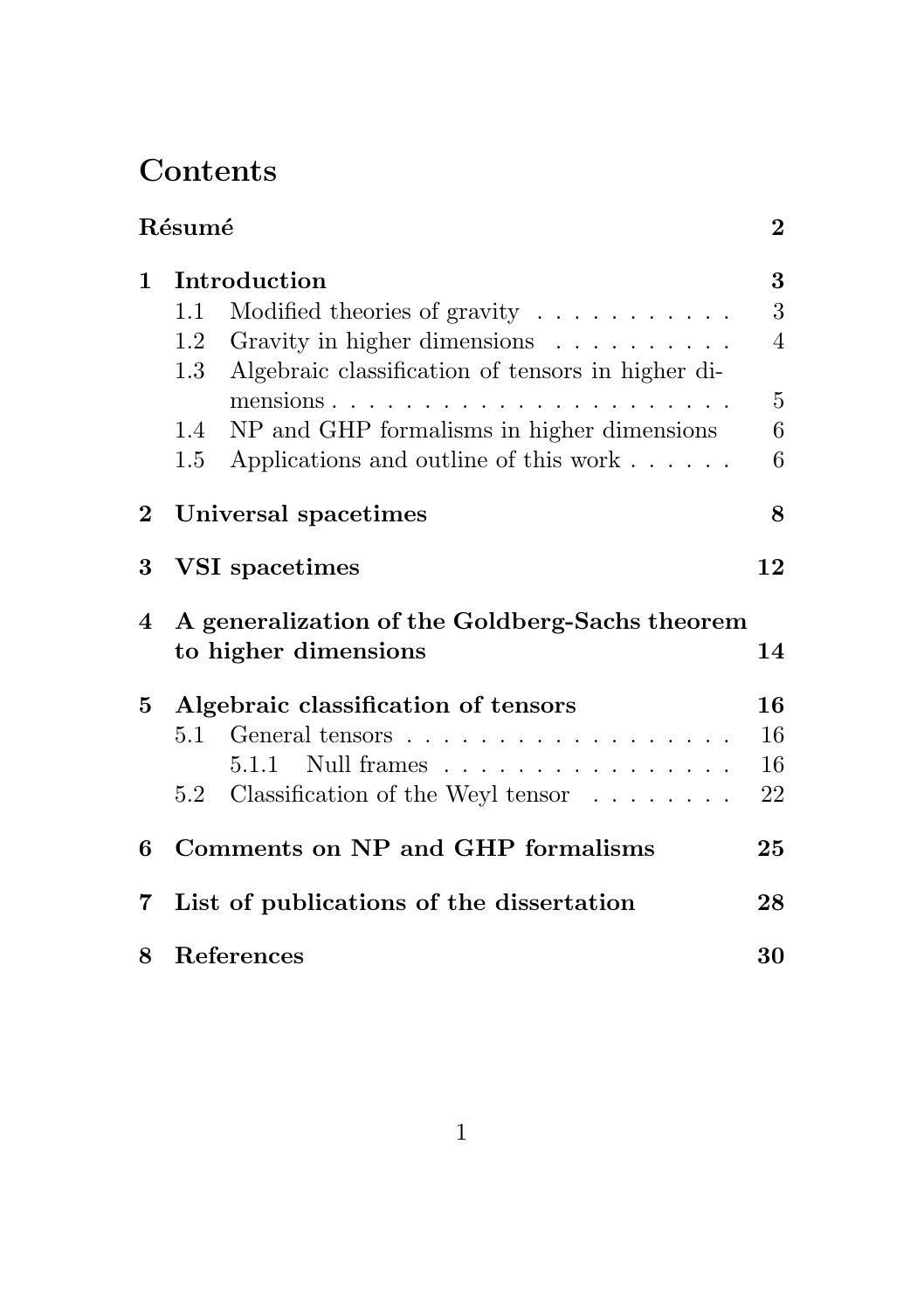# Résumé

In this work, we describe an algebraic classification of tensors on Lorentzian manifolds and higher-dimensional generalizations of NP and GHP formalisms. We have developed these methods in collaborations with colleagues from Halifax, Canada and Cambridge, UK. As we point out in section 1.5, these methods have been already used by various authors in distinct general relativity research areas, such as numerical relativity, study of uniqueness, construction of new exact solutions, study of asymptotic behaviour of spacetimes, etc.

We defer technical aspects of these methods to sections 5 and 6 and first we focus on various applications of these methods developed in our own research. Namely in section 2, we discuss our results on universal spacetimes that are vacuum solutions to any geometric theory of gravity with the Lagrangian being a curvature invariant constructed from the curvature tensor and its covariant derivatives of arbitrary order.

In section 3, we discuss spacetimes with vanishing curvature invariants (VSI spacetimes) and we arrive at the necessary and sufficient conditions for the VSI property. We also discuss an extension of the VSI property to other non-curvature tensors, such as p-forms in generalized electromagnetism and we find that a VSI p-form necessarily "lives" in a degenerate Kundt spacetime.

In section 4, we present a generalization of the Goldberg-Sachs theorem to the case of five dimensions, which has been recently used to find new five-dimensional solutions to the Einstein equations [1].

Finally in the sections 5 and 6, we briefly summarize the algebraic classification of tensors and some aspects of the higher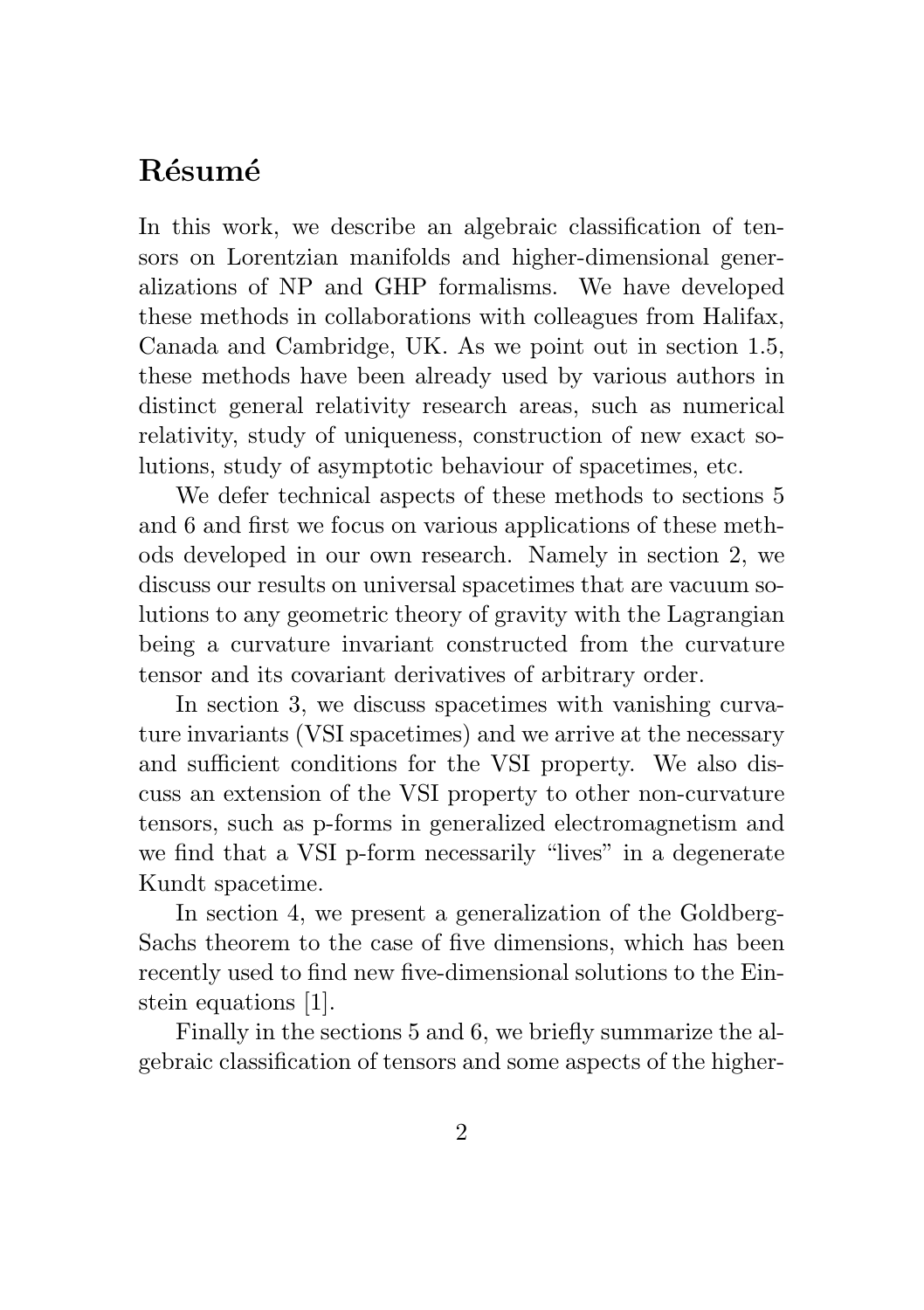dimensional NP and GHP formalisms. For a more complete overview of these methods, we refer the reader to our topical review [2].

# 1 Introduction

It is notoriously difficult to solve the Einstein field equations using analytical methods without any assumptions leading to a considerable simplification of the field equations. An obvious simplifying assumption is to require an appropriate symmetry of the solution. In 1950s and 1960s, it turned out that instead of assuming symmetries of the metric, it is often efficient to make specific simplifying assumptions on the curvature tensor. This led to the development of the so called Petrov, Petrov-Penrose or algebraic classification of the Weyl tensor. The algebraic classification of the Weyl tensor in conjunction with the so-called Newman-Penrose formalism constitute powerful mathematical tools for studying various mathematical and physical aspects of the Einstein equations. Since 1970s, they have been considered standard methods of mathematical relativity. These methods have been also used to construct new exact solutions to the Einstein equations, for example, the famous Kerr solution describing a rotating black hole. In fact, as can be seen from the classical book on exact solutions of the Einstein equations [3], most exact solutions of the Einstein equations known today are indeed algebraically special.

#### 1.1 Modified theories of gravity

In recent years, researchers have also started to consider various modifications of Einstein gravity which on the physics side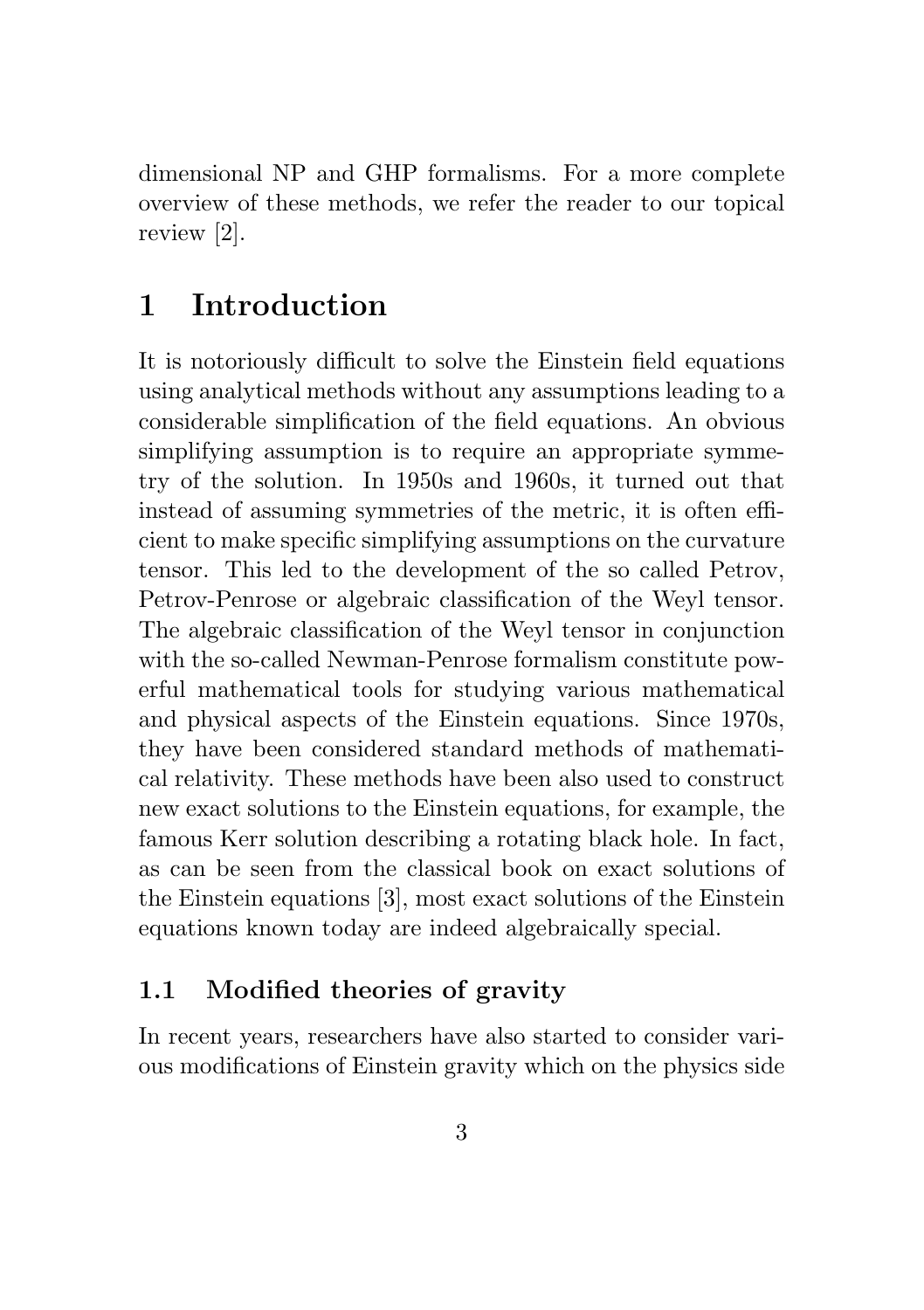are motivated e.g. by quantum corrections to the Einstein equations, dark matter, dark energy, string theory etc. Most of these modifications describe gravitational field in geometrical terms as in general relativity, i.e., in terms of curvature of a spacetime. However, the modified theories replace the Einstein-Hilbert Lagrangian with more general Lagrangians constructed from the metric, the Riemann tensor  $R_{abcd}$  and its covariant derivatives of an arbitrary order

$$
L = L(g_{ab}, R_{abcd}, \nabla_{a_1} R_{bcde}, \dots, \nabla_{a_1 \dots a_p} R_{bcde}).
$$
 (1.1)

In general, the field equations of such theories are of the  $(2p + 4)$ <sup>th</sup> order in derivatives of the metric and considerably more involved than the Einstein equations. Consequently, for most theories, very few exact solutions are known.

For example, in quadratic gravity, only linear and quadratic terms in curvature are considered in the action

$$
S = \int d^4x \sqrt{-g} \left( \gamma'(R - 2\Lambda_0) - \alpha' C_{abcd} C^{abcd} + \beta' R^2 \right). (1.2)
$$

The first non-trivial vacuum solution of the resulting field equations of quadratic gravity was found in 1990 in [4]. It represents a certain type of gravitational pp-waves with a nontrivial Ricci tensor. Recently, we have extended this class of known solutions in [5, 6]. Remarkably, in 2015 it was discovered that in quadratic gravity, static and spherically symmetric vacuum black holes more general than the Schwarzschild black holes exist [7].

#### 1.2 Gravity in higher dimensions

In recent years, also the study of theories of gravity in more than four dimensions has attracted significant interest. It has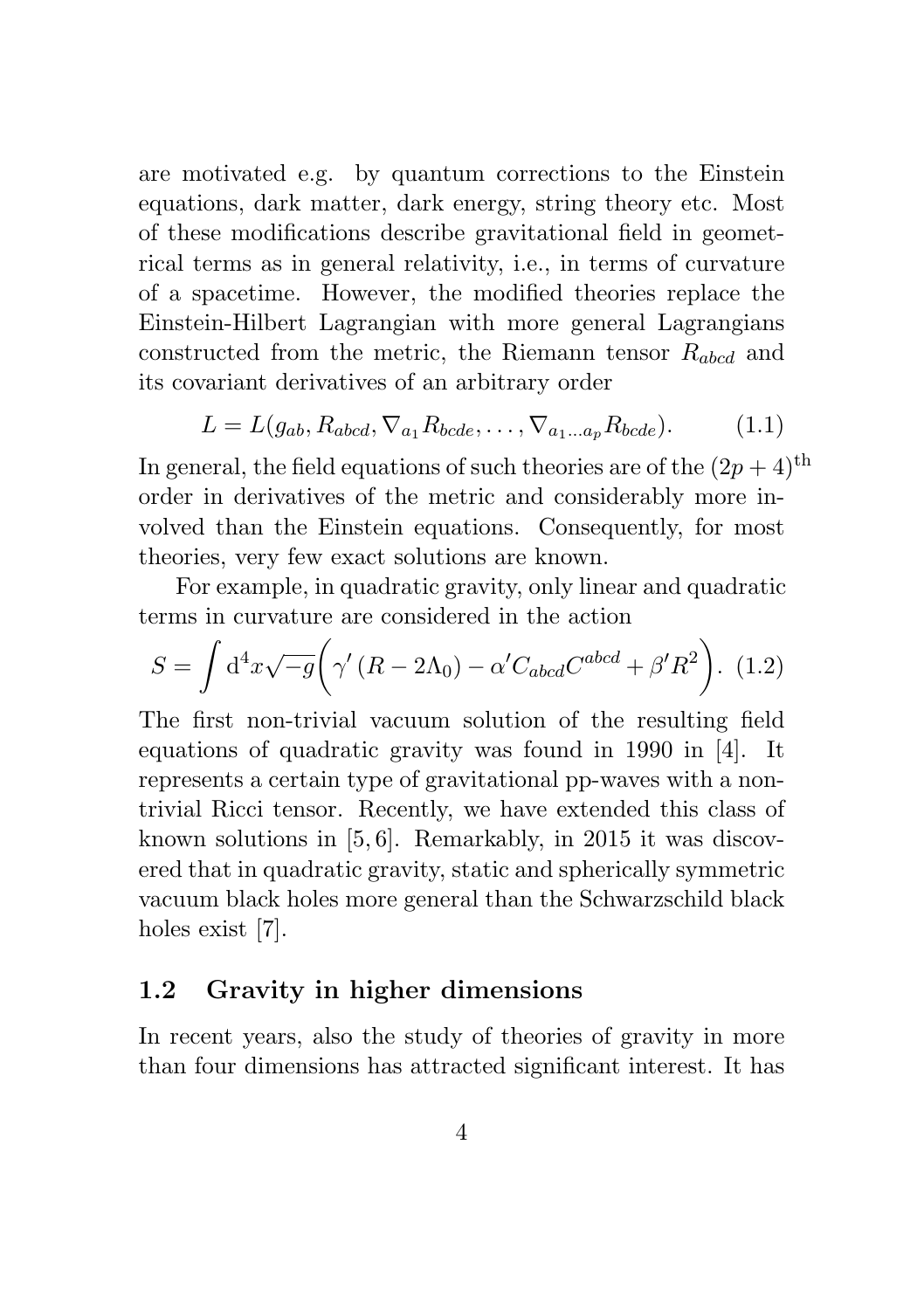become apparent that solutions of higher-dimensional gravity exhibit much richer behaviour, which is often qualitatively different from the four-dimensional case. As a striking example in five dimensions, we mention the five-dimensional rotating black ring [8] describing an asymptotically flat spacetime with a black hole with an event horizon of topology  $S^1 \times S^2$ . In the four-dimensional Einstein gravity, the no-hair theorem states that the only stationary vacuum black hole is the Kerr black hole. In five dimensions, a spherical black hole and a black ring with the same mass and angular momentum can exist. Thus the standard four-dimensional uniqueness theorem does not have a simple generalization to the case of five dimensions.

#### 1.3 Algebraic classification of tensors in higher dimensions

Motivated by the success of the Petrov classification of the Weyl tensor and the Newman-Penrose formalism in four-dimensional mathematical relativity, we sought (in collaboration with A. Coley and R. Milson, Halifax, Canada) an appropriate generalization of these methods to higher dimensions.

In [9, 10] (see also [2] for a recent topical review), we proposed an invariant<sup>1</sup> classification of an arbitrary tensor on a Lorentzian manifold of arbitrary dimension based on the existence and multiplicity of aligned null directions. In the case of the Weyl tensor in four dimensions, our classification is equivalent to the Petrov classification distinguishing algebraic types I, II, D, III, N, and O. However, it also allows us to classify the Weyl tensor in dimensions  $n > 4$  as well and furthermore,

<sup>&</sup>lt;sup>1</sup>Classification independent on the choice of the coordinates or the frame.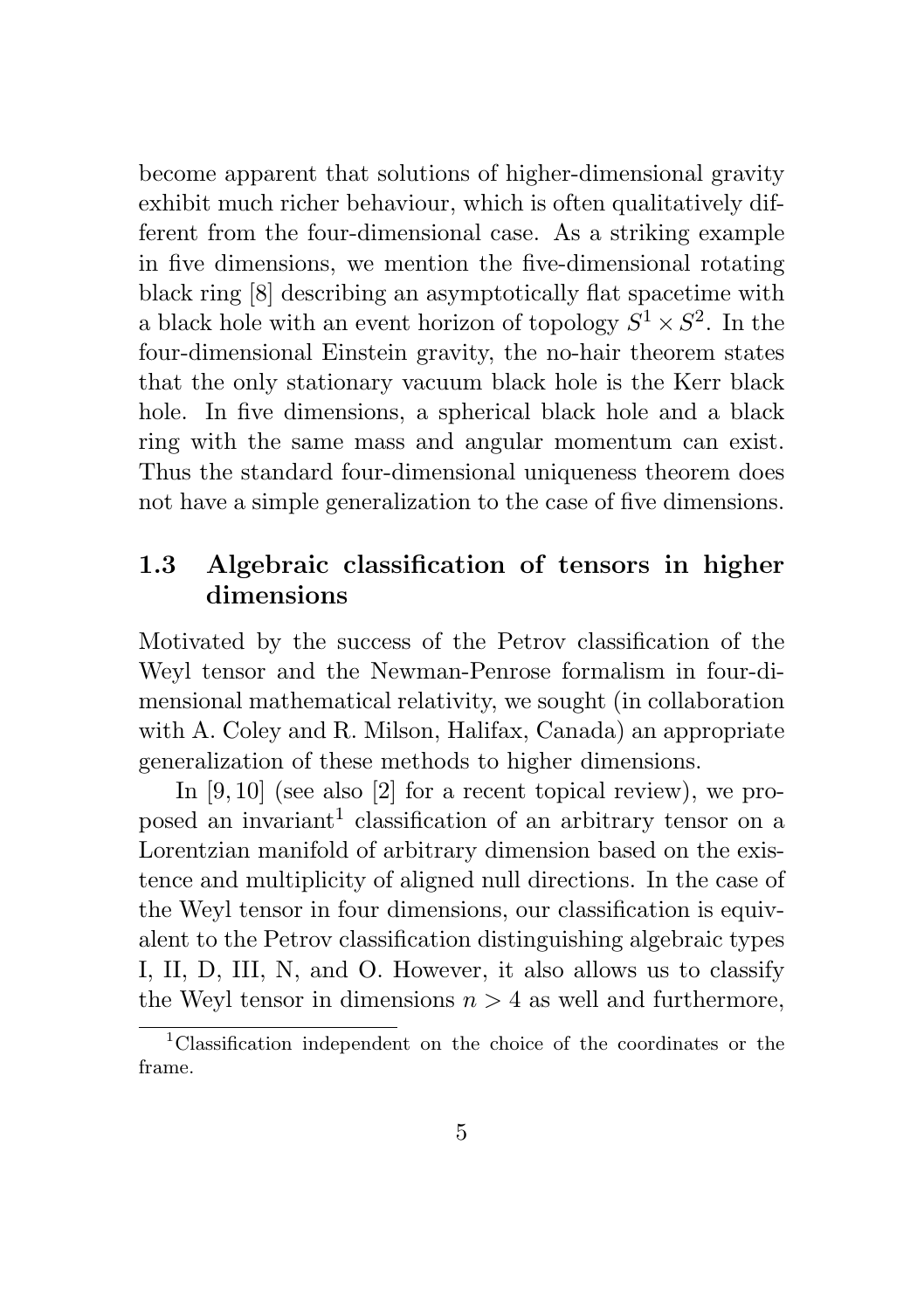this classification extends to other tensors on Lorentzian manifolds. For instance, in the context of generalized gravities, it is often useful to classify not only the Weyl tensor but also the Riemann and Ricci tensors, their covariant derivatives, the Bach tensor etc.

Similarly as in four dimensions, most known exact solutions of higher-dimensional gravity, including e.g. Myers-Perry rotating black holes, are algebraically special<sup>2</sup>, see  $[2]$ .

#### 1.4 NP and GHP formalisms in higher dimensions

In order to be able to perform frame calculations for higherdimensional algebraically special spacetimes, we have developed a generalization of the Newman-Penrose (NP) formalism [11, 12] to the case of arbitrary dimension. Later in [13], we have also developed (in collaboration with H. Reall and M. Durkee, Cambridge, UK) a higher dimensional version of the Geroch-Held-Penrose (GHP) formalism which is often more efficient. These methods are briefly described in Sections 5 and 6, for a more thorough discussion, see [2, 13].

#### 1.5 Applications and outline of this work

These higher-dimensional methods and, in particular the higherdimensional generalization of the GHP formalism, have been employed by various authors to study a wide range of research problems, for example

• stability of certain black hole solutions  $[14, 15]$ ,

 $2$ Algebraically special spacetimes are spacetimes admitting a multiple Weyl aligned null direction (WAND) - see Sec. 5.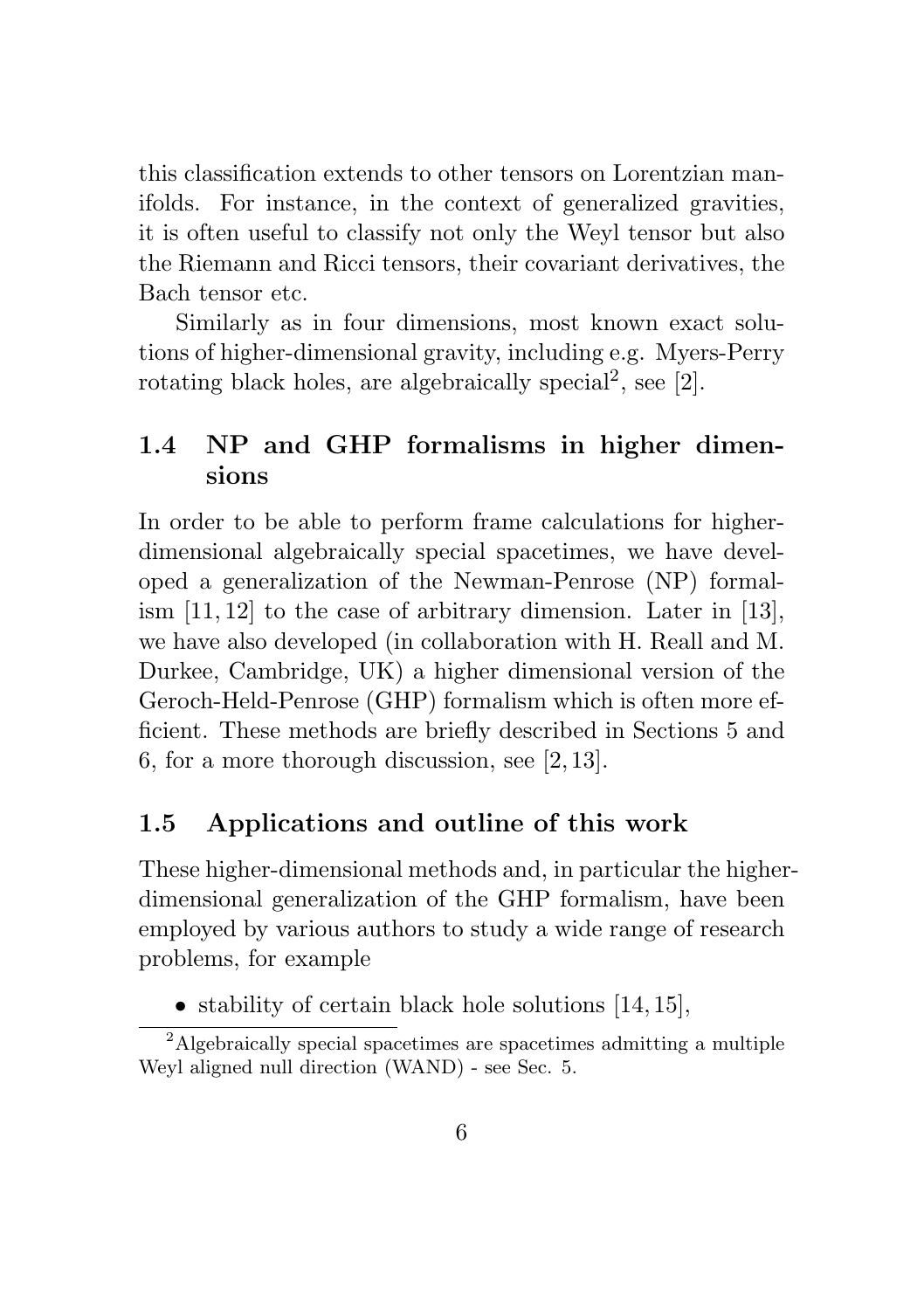- uniqueness of selected exact solutions [16],
- construction of new exact solutions of the Einstein equations [1],
- numerical relativity  $[14, 17]$ ,
- study of near horizon geometries [15, 18],
- study of asymptotic properties of gravitational and electromagnetic fields [19–21].

However, in this thesis we focus only on applications studied by our group. We demonstrate that the algebraic classification and NP/GHP formalisms provide a powerful mathematical tool allowing to study various problems in theories of gravity.

As an illustration, let us briefly discuss the so called universal spacetimes. Already in late 80's and early 90's, it was shown in [22, 23] in the context of string theory that certain pp-waves are "immune" to all possible corrections of the field equations, i.e., they simultaneously solve vacuum equations of all gravitational theories with an arbitrary Lagrangian of the form  $(1.1)$  - hence universal spacetimes.

In [24] and [25], we have studied (in collaboration with S. Hervik, Stavanger, Norway) universal spacetimes and we have found much more general classes of these spacetimes in arbitrary dimension. Interestingly, for some classes the results strongly differ for prime number dimensions and composite number dimensions. Our results on universal spacetimes are discussed in section 2.

In section 3, we focus on spacetimes with vanishing scalar curvature invariants (VSI). In the Riemannian case (where the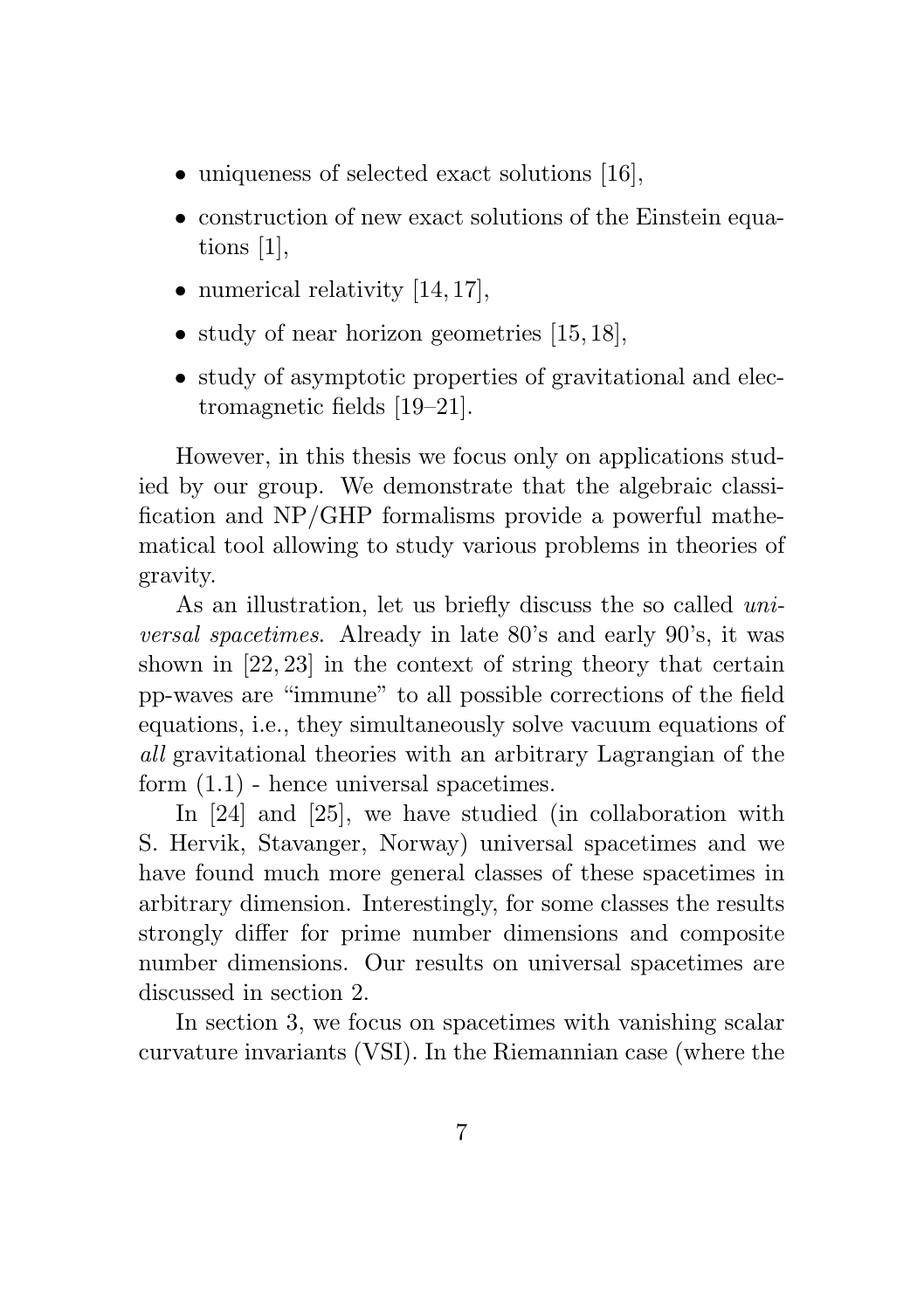metric is positive definite), the only space with vanishing curvature invariant is the flat space. However, we show that in the Lorentzian case, one arrives at various non-trivial VSI metrics.

In four dimensions, the Goldberg-Sachs theorem is the key starting point for the construction of algebraically special solutions of the Einstein equations. In section 4, we present a generalization of the Goldberg-Sachs theorem to five dimensions found in collaboration with H. Reall (Cambridge, UK). In 2015-2016, this theorem was used by the Cambridge group to construct new exact solutions of the five-dimensional Einstein gravity [26].

Although the algebraic classification of tensors itself and the higher-dimensional generalization of the NP/GHP formalisms constitute one of the key parts of the results presented in this thesis, we have decided to postpone the brief overview of these methods to sections 5 and 6 in order to devote the first few sections to applications to demonstrate the effectiveness of these mathematical tools in proving various results and not to discourage the reader by a rather technical discussion from the start.

Finally, let us thank to all co-authors of the joint research papers presented and quoted in this thesis, namely J. Bičák, A. Coley, M. Durkee, S. Hervik, T. Málek, R. Milson, M. Ortaggio, A. Pravdová, J. Podolský, H. Reall and R. Švarc.

# 2 Universal spacetimes

This section is devoted to the study of universal spacetimes and it is based on our results published in [24] and [25].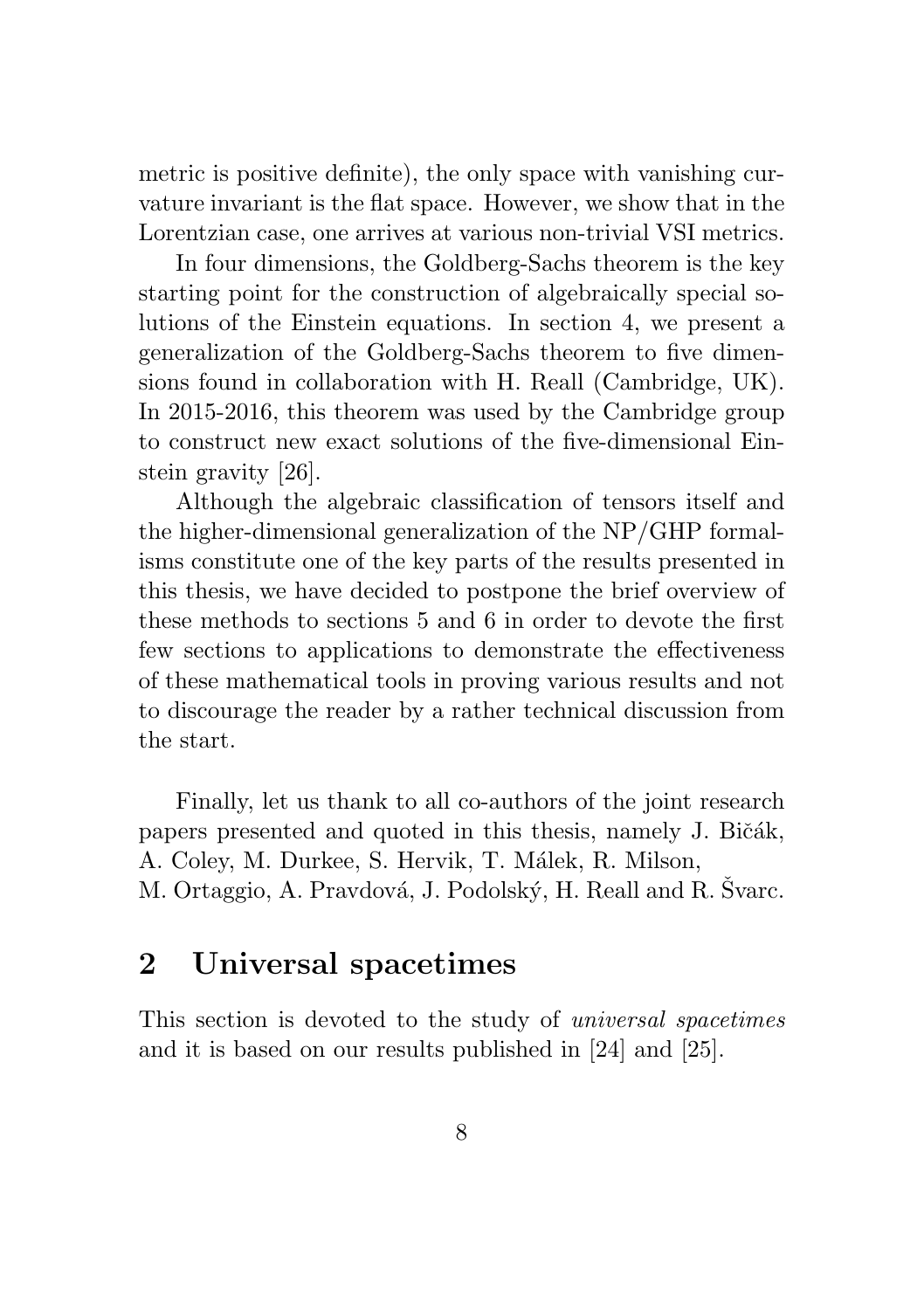Obviously in general, vacuum solutions to the Einstein gravity are not vacuum solutions to the more general theories of gravity. However, specific classes of spacetimes exist which are to some degree "immune" to certain corrections of the field equations. For example, in [5] we have shown that in arbitrary dimension all Weyl type N vacuum solutions to the Einstein gravity are also vacuum solutions to the quadratic gravity (1.2). Thus these vacuum solutions to the Einstein gravity are immune to the quadratic corrections to the Einstein-Hilbert action.

Here, we want to focus on spacetimes of arbitrary dimension that are immune to all possible corrections of the Einstein gravity that can be expressed in terms of curvature tensors and their derivatives - the so called universal spacetimes.

The formal definition of universal spacetimes proposed in [27] and generalized to k-universal metrics in [25] reads

Definition 2.1. A metric is called k-universal if all conserved symmetric rank-2 tensors constructed<sup>3</sup> from the metric, the Riemann tensor and its covariant derivatives up to the  $k^{\text{th}}$ order are multiples of the metric. If a metric is k-universal for all integers k then it is called universal.

We say that a rank-2 tensor  $T$  is conserved iff it obeys  $T^{ab}_{\ \ ;b}=0.$ 

From the above definition it follows that universal spacetimes are vacuum solutions to any field equations following

 $3$  We consider only scalars constructed as contractions of *polynomials* from the metric, the Riemann tensor and its covariant derivatives of an arbitrary order or their analytic functions.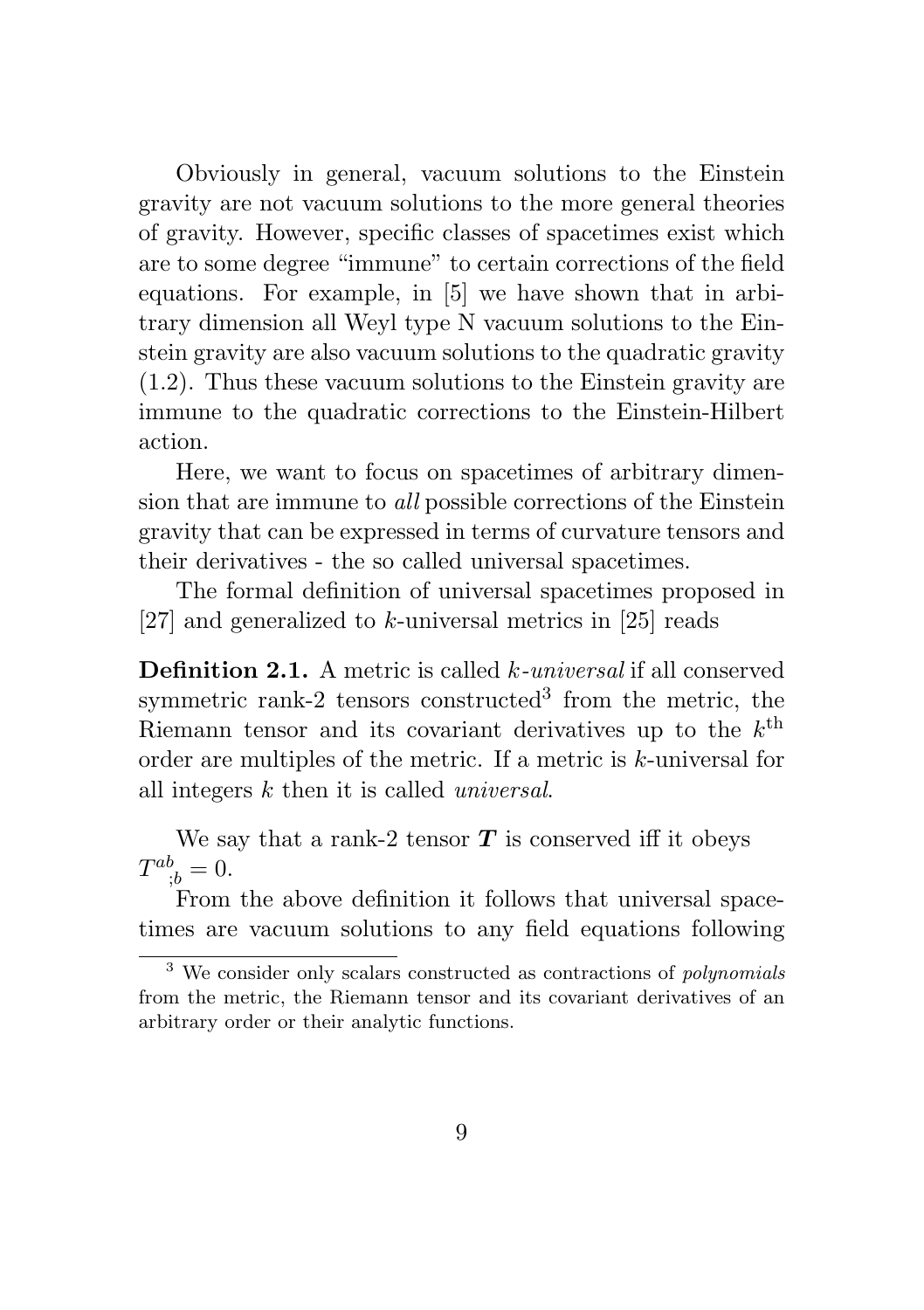from the action

$$
L = L(g_{ab}, R_{abcd}, \nabla_{a_1} R_{bcde}, \dots, \nabla_{a_1 \dots a_p} R_{bcde}), \tag{2.1}
$$

where  $L$  is an arbitrary scalar polynomial function of its arguments (or more generally, an analytic function of such polynomials).

As we have mentioned in the introduction, first examples of universal spacetimes have been already found in [22,23] in the context of string theory. We set out to systematically study universal spacetimes in arbitrary dimension and have found considerably more general classes of such spacetimes.

In [24], we have proven that

Theorem 2.2. A universal spacetime is necessarily a CSI spacetime.

This means that all curvature invariants for a universal spacetime are constant. However, note that CSI is not a sufficient condition for universality. Nevertheless, this result considerably narrows down possible candidates for universal spacetimes and allows us to systematically study universal spacetimes of various algebraic types introduced in the section 5.

For type N spacetime of arbitrary dimension, we have proven a theorem with a simple necessary and sufficient condition for universality [24]

Theorem 2.3. A type N spacetime is universal if and only if it is an Einstein Kundt spacetime.

Thus the problem of universality for type N is essentially solved since Kundt spacetimes and in particularly type N Kundt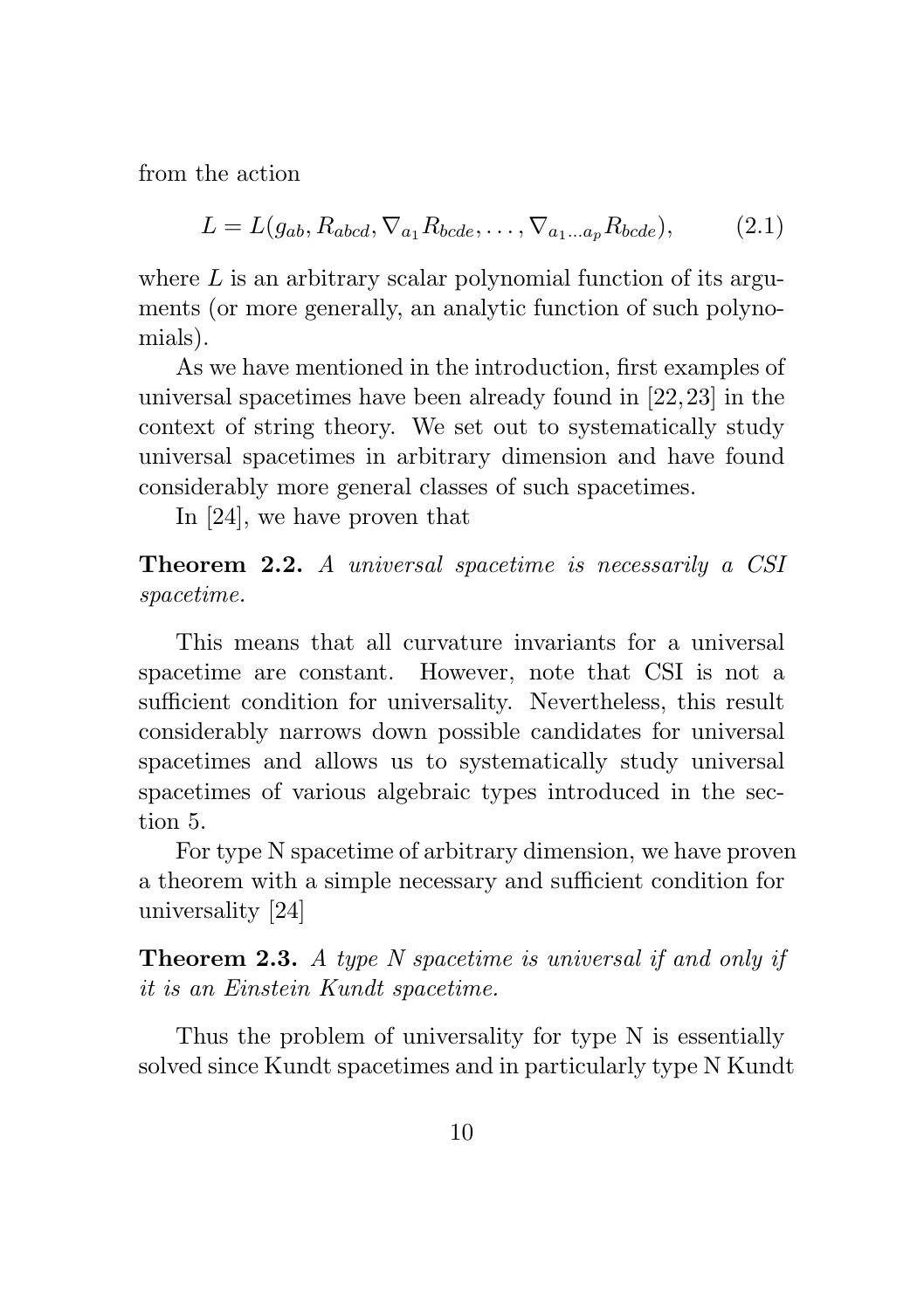spacetimes are well studied in literature (see section 6 for the definition of the Kundt spacetimes and [2, 28] for further references).

Universal pp-waves of [22,23] are special examples of spacetimes belonging to the Kundt class. However, the type N Kundt metrics also allow for a non-vanishing cosmological constant  $\Lambda$  and in contrast with pp-waves, these spacetimes need not admit a covariantly constant null vector.

It turns out that universal spacetimes of more general algebraic types than the Weyl type N also exist. For type III, we have obtained [24]

**Theorem 2.4.** Einstein type III,  $\tau_i = 0$ , Kundt spacetimes obeying  $C_{acde}C_b^{cde} = 0$  are universal.

Explicit examples of type III and N universal metrics can be found in [24].

The above results on universality of type III and N spacetimes hold for arbitrary dimension of the spacetime. In contrast, in [25] for type II, we have obtained results which critically depend on the dimensionality of a spacetime.

We have found explicit examples of type II universal spacetimes for all composite number dimensions. On the other hand, we have found no type II universal spacetimes for prime number dimensions. For five dimensions, we have proven

Theorem 2.5. In five dimensions, genuine type II universal spacetimes do not exist.

The problem of the existence of type II universal spacetimes for prime number dimensions  $n > 5$  remains open.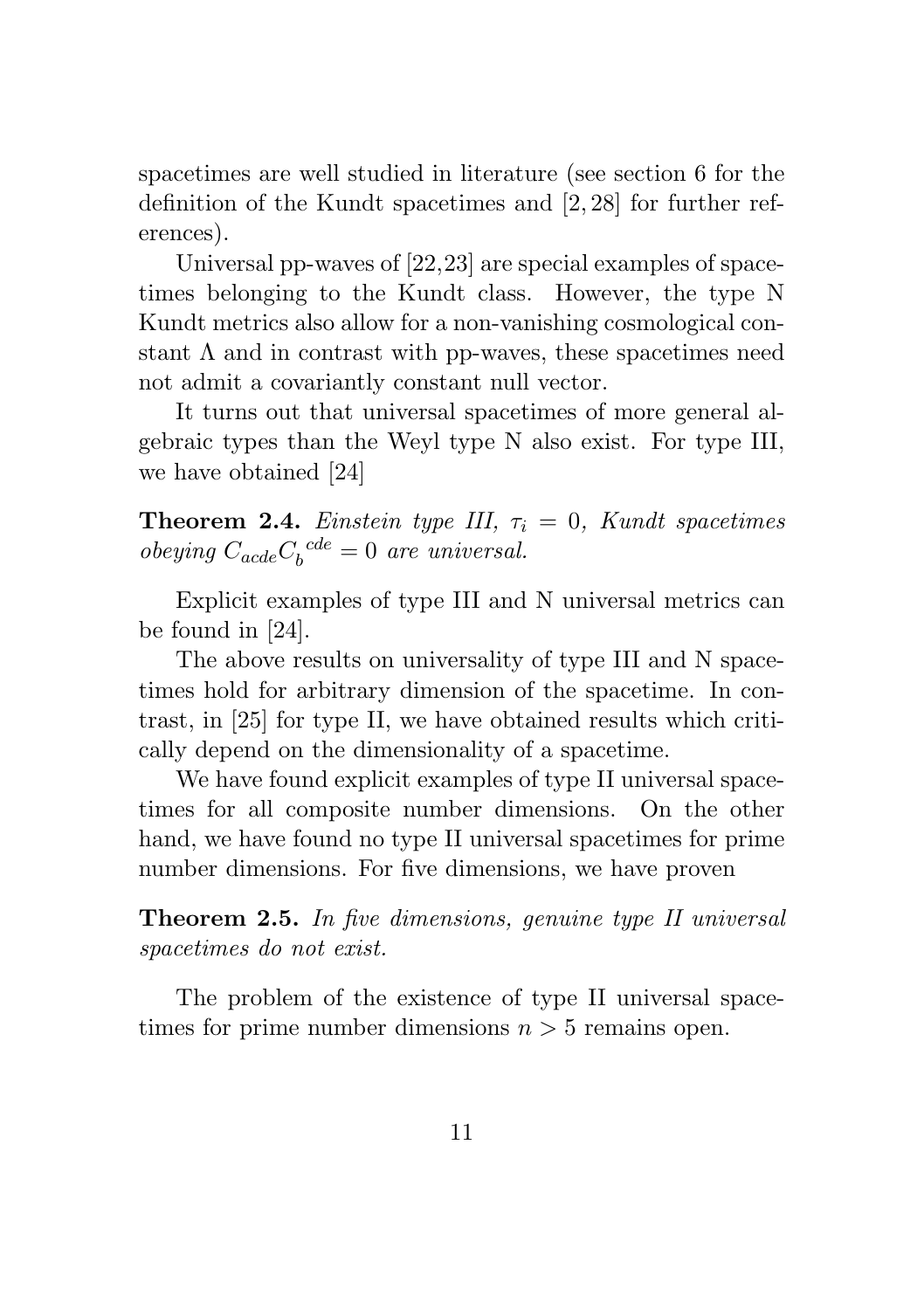## 3 VSI spacetimes

In the previous sections, we have stated that all universal spacetimes are CSI (i.e. with constant scalar invariants). An interesting subset of CSI spacetimes are the so called VSI spacetimes - spacetimes with vanishing curvature invariants<sup>4</sup>. First examples of VSI spacetimes beyond pp-waves were identified in our work [29] already in 1998.

Note that it is not possible to distinguish a VSI spacetime from the Minkowski spacetime using curvature invariants. In the Riemannian case (where the metric is positive-definite), the only space with vanishing curvature invariant is a flat space.

Employing the higher-dimensional NP formalism, we arrived at necessary and sufficient conditions for VSI spacetimes in four [30] and higher dimensions [31].

Theorem 3.1 (VSI theorem [30, 31]). A Lorentzian manifold of arbitrary dimension is VSI if, and only if, the following two conditions are both satisfied:

- (A) The spacetime possesses a non-expanding, twistfree, shearfree, geodesic null vector field  $\ell$ , i.e. it belongs to the Kundt class.
- (B) Relative to  $\ell$ , the Riemann tensor is of type III or more special.

In fact, the algebraic classification of tensors [9] and [10] and the first partial generalization of the Newman-Penrose for-

<sup>4</sup>Curvature invariants are polynomial invariants constructed from the metric, the Riemann tensor and its covariant derivatives of an arbitrary order.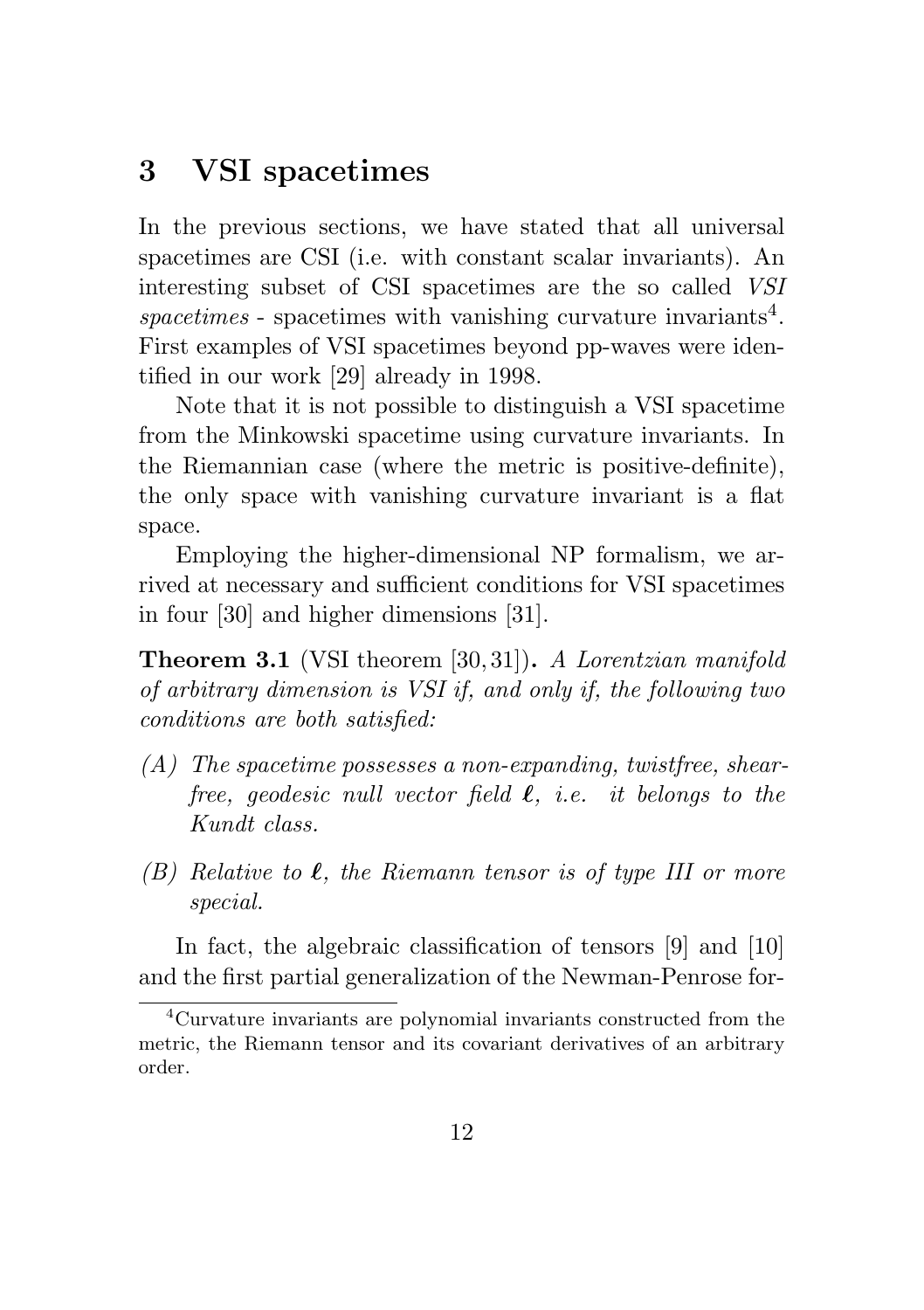malism to higher dimensions [11] have been developed in the context of the study of VSI spacetimes [30, 31].

Now, let us extend the definition of the VSI property to arbitrary tensors [32]

**Definition 3.2.** A tensor in a spacetime with a metric  $q_{ab}$ is  $VSI<sub>i</sub>$  if the scalar polynomial invariants constructed from the tensor itself and its covariant derivatives up to order  $i$  $(i = 0, 1, 2, 3, ...)$  vanish. It is VSI if all its scalar polynomial invariants of arbitrary order vanish. As in [31, 33], if the Riemann tensor of  $g_{ab}$  is VSI (or VSI<sub>i</sub>), the spacetime itself is said to be VSI (or  $VSI_i$ ).

The following result has been proven by S. Hervik for  $VSI_0$ tensors in [34]

**Theorem 3.3.** A tensor is  $VSI_0$  iff it is of type III (or more special).

Thus the algebraic classification of tensors gives a clear necessary and sufficient condition for the  $VSI<sub>0</sub>$  property, independently on the tensor studied, dimensionality of the background manifold and its metric.

In contrast with the  $VSI_0$  condition, the VSI condition strongly constrains not only the tensor itself, but also the geometry of the background manifold.

In the case of a p-form we have arrived at the following theorem [32]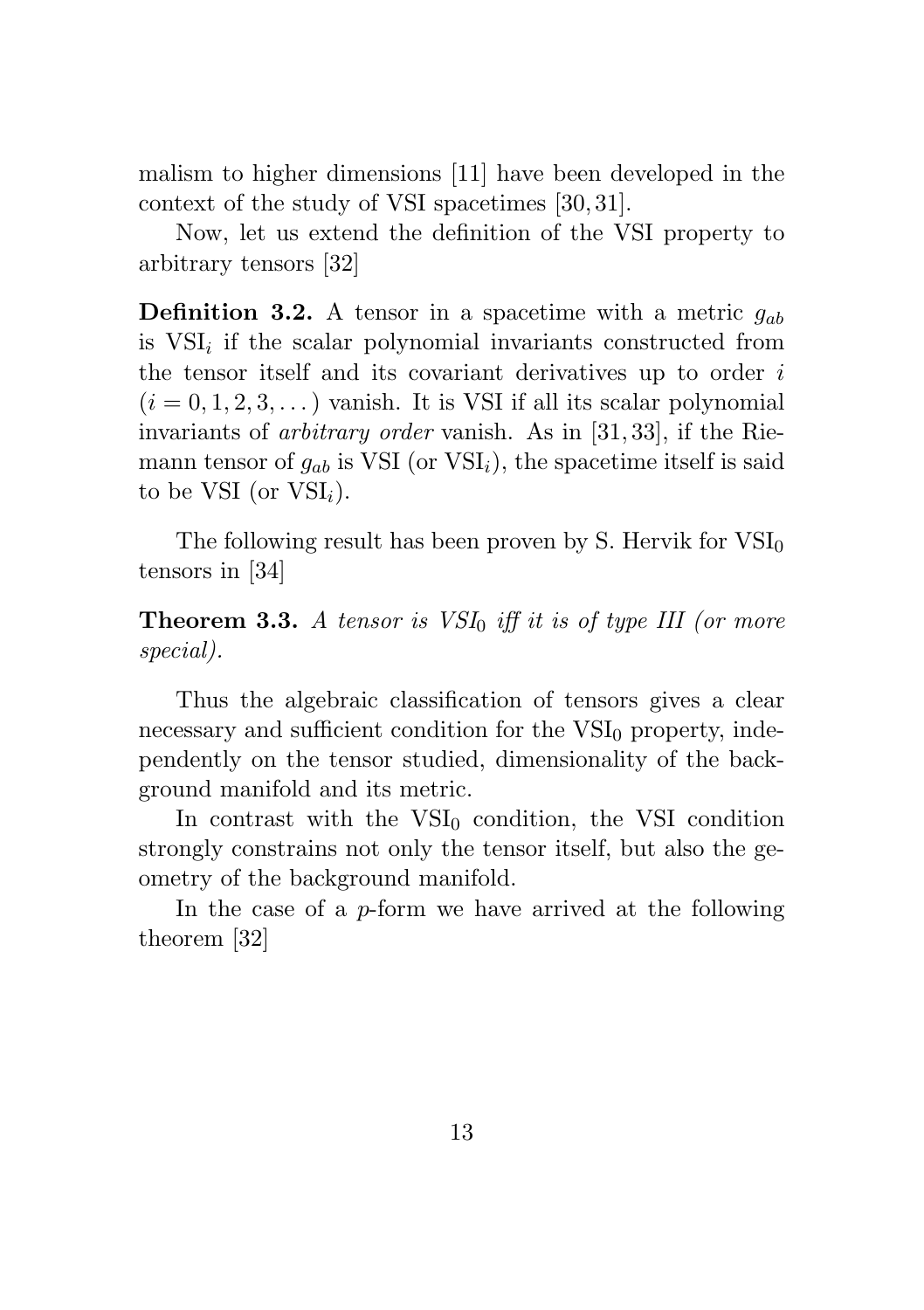Theorem 3.4. The following two conditions are equivalent:

- 1. a non-zero p-form field  $\bf{F}$  is VSI in a spacetime with metric  $q_{ab}$
- 2. (a) **F** possesses a multiple null direction  $\ell$ , i.e., it is of type N
	- (b)  $\mathcal{L}_{\ell} F = 0$
	- (c)  $g_{ab}$  is a degenerate Kundt metric, and  $\ell$  is the corresponding Kundt null direction.

Thus VSI p-forms can exist only in degenerate Kundt spacetimes.

# 4 A generalization of the Goldberg-Sachs theorem to higher dimensions

In this section, we focus on attempts to generalize the Goldberg-Sachs theorem to higher dimensions. In this theorem, geodeticity of multiple WANDs and number of independent components of the so called optical matrix  $\rho_{ij}$  (introduced in the section 6) for algebraically special Einstein spacetimes are studied. This theorem leads to a considerable simplification of the Einstein field equations for algebraically special spacetimes. In 2009, Durkee and Reall [35] proved that all algebraically special spacetimes admit a *geodetic* multiple WAND. Therefore, without loss of generality one can restrict the attention to geodetic multiple WANDs. In the case of five dimensions, we have proven [36]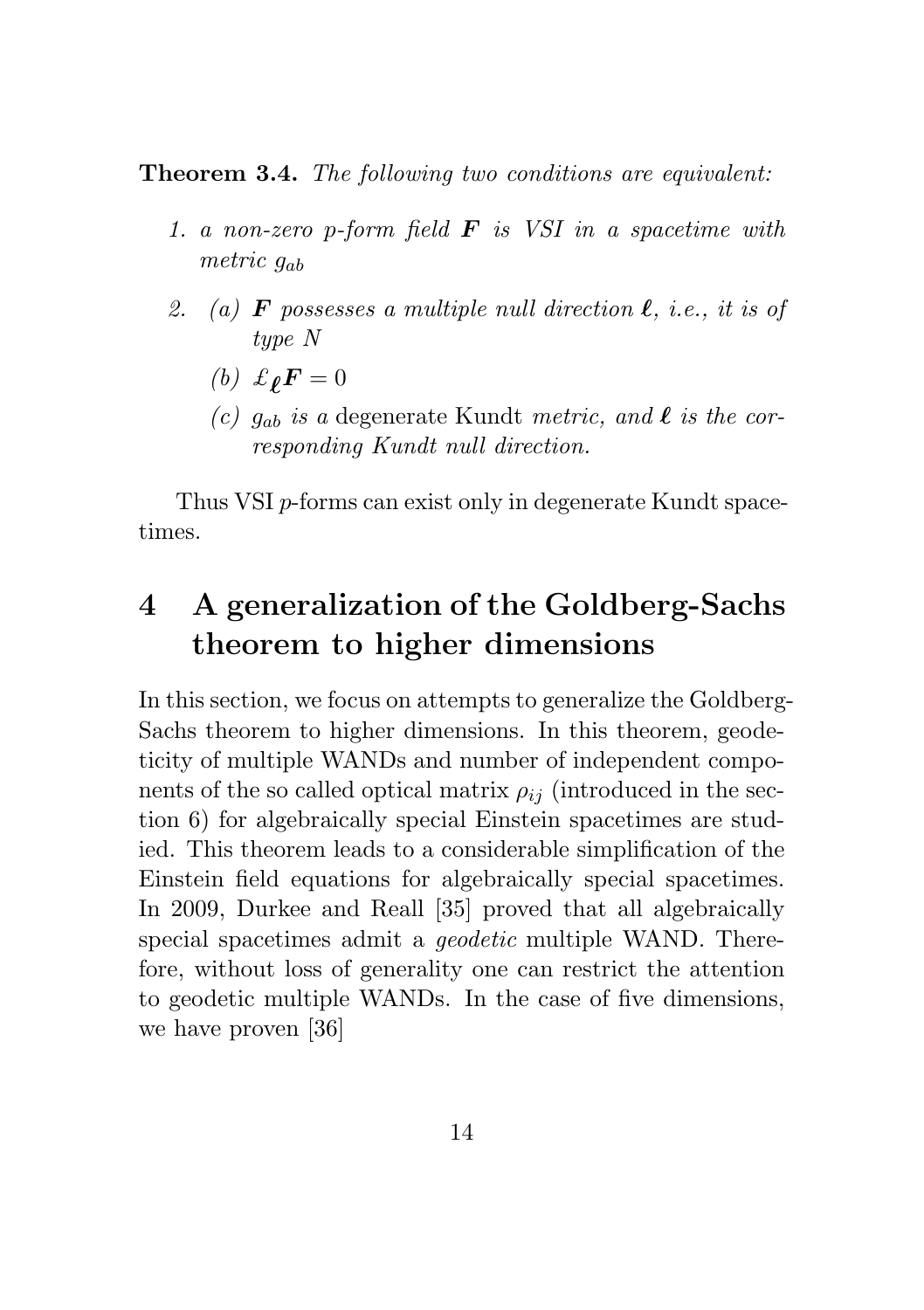Theorem 4.1. In a five-dimensional algebraically special Einstein spacetime that is not conformally flat, there exists a geodetic multiple  $WAND \ell$  and one can choose the orthonormal basis vectors  $\mathbf{m}^{(i)}$  so that the optical matrix of  $\ell$  takes one of the forms

i) 
$$
\rho = b \begin{pmatrix} 1 & a & 0 \\ -a & 1 & 0 \\ 0 & 0 & 1 + a^2 \end{pmatrix}
$$
, (4.1)

$$
ii) \quad \rho = b \begin{pmatrix} 1 & a & 0 \\ -a & 1 & 0 \\ 0 & 0 & 0 \end{pmatrix}, \tag{4.2}
$$

$$
iii) \t \t \t \t \t \rho = b \begin{pmatrix} 1 & a & 0 \\ -a & -a^2 & 0 \\ 0 & 0 & 0 \end{pmatrix}, \t (4.3)
$$

where a, b are functions that may vary in spacetime. If the spacetime is type III or type N, then the form must be ii) [11].

A  $3 \times 3$  orthogonal matrix has three parameters so one can eliminate at most three parameters from a  $3 \times 3$  optical matrix by a change of orthonormal basis. Hence, the canonical form of a general optical matrix has  $9 - 3 = 6$  parameters. The theorem 4.1 shows that for algebraically special Einstein spacetimes, this is reduced to the two parameters a and b. Some partial results have been also obtained in dimensions  $n > 5$ . In particular, for type N we have obtained already in [11]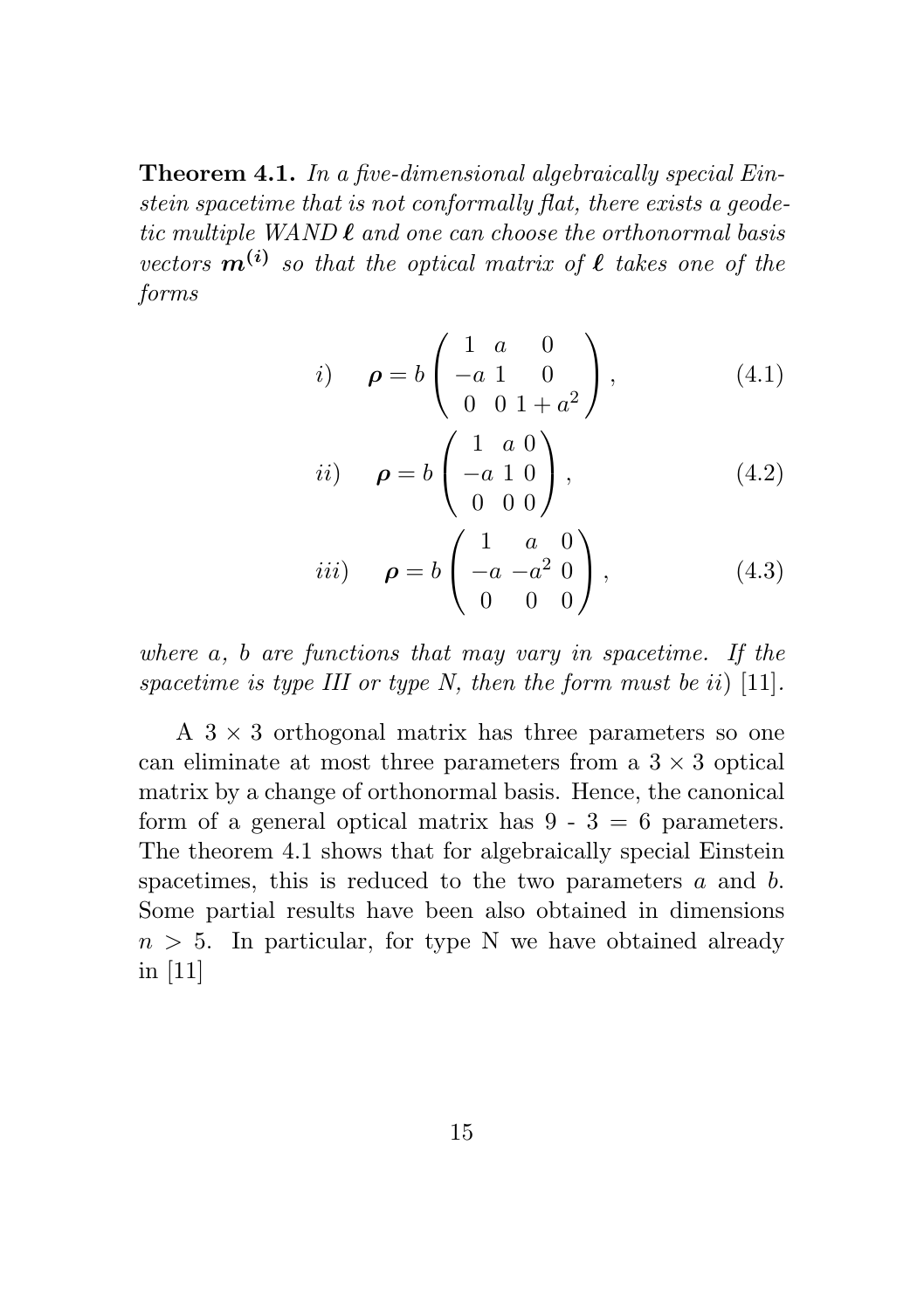Proposition 4.2. In a type N Einstein spacetime of dimension  $n \geq 4$ , one can choose the orthonormal basis vectors  $m^{(i)}$ so that the optical matrix of the unique multiple WAND  $\ell$ (which is geodesic) takes the form

$$
\boldsymbol{\rho} = b \begin{pmatrix} 1 & a & 0 & \dots & 0 \\ -a & 1 & 0 & \dots & 0 \\ 0 & 0 & 0 & \dots & 0 \\ & & \vdots & & \\ 0 & 0 & 0 & \dots & 0 \end{pmatrix} . \tag{4.4}
$$

where a and b are functions that may vary in spacetime.

In fact, the same result holds also for "generic" type III spacetimes of arbitrary dimension. More results in the  $n > 5$ case can be found in [37].

### 5 Algebraic classification of tensors

Let us briefly review the algebraic classification of tensors based on null alignment, introduced in [9, 10]. In this short summary, we follow our topical review [2], where a more complete description can be found.

#### 5.1 General tensors

#### 5.1.1 Null frames

In the tangent space of an  $n$ -dimensional Lorentzian manifold, we introduce a null frame  $\ell$ ,  $n$ ,  $m^{(i)}$  with two null vectors  $\ell$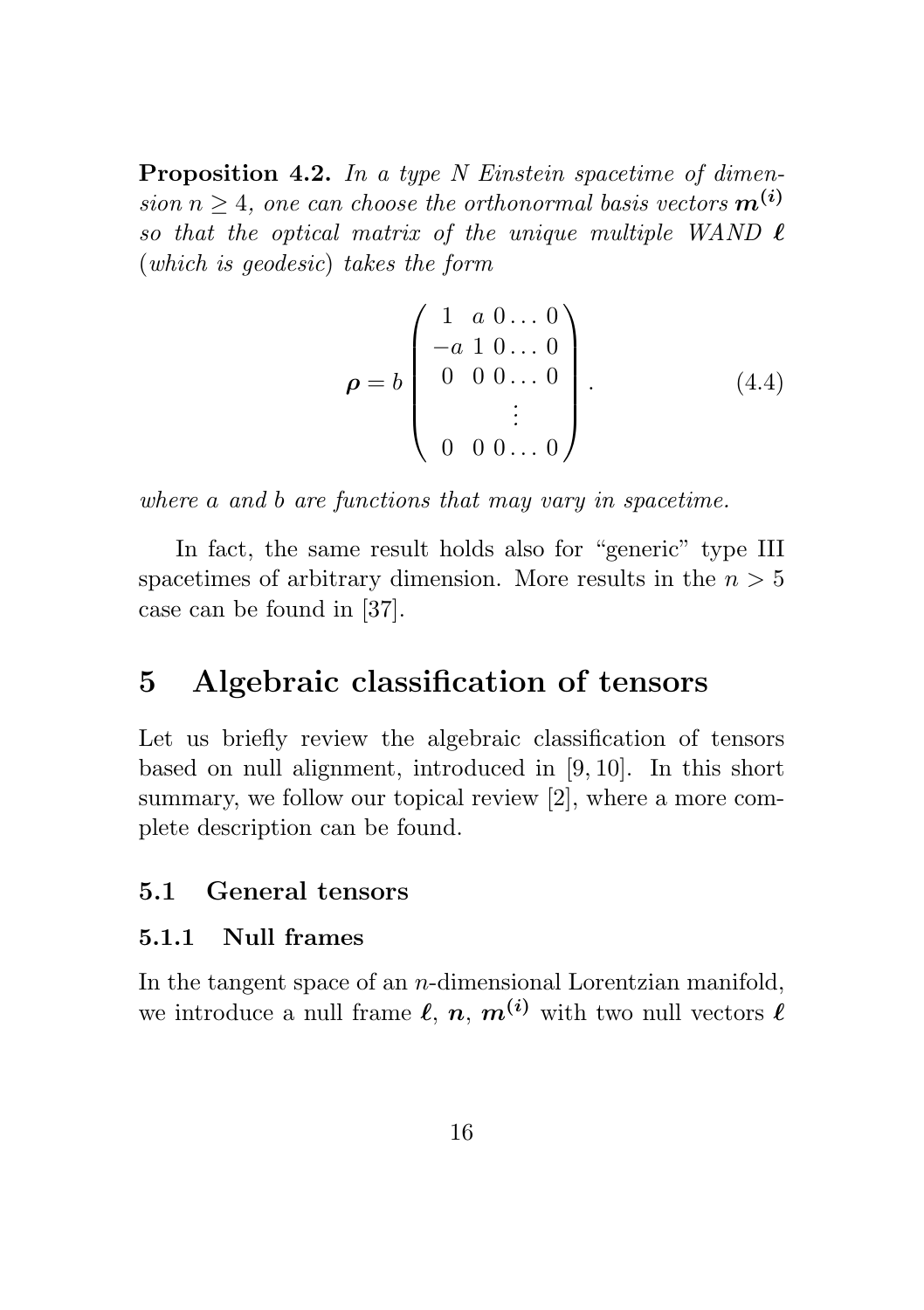and **n** and  $n-2$  spacelike vectors  $m^{(i)} = m_{(i)}$  obeying<sup>5</sup>

$$
\ell^a \ell_a = n^a n_a = 0, \qquad \ell^a n_a = 1, \qquad m^{(i)a} m_a^{(j)} = \delta_{ij}. \tag{5.1}
$$

Obviously, the metric has the form

$$
g_{ab} = 2\ell_{(a}n_{b)} + \delta_{ij}m_{a}^{(i)}m_{b}^{(j)},
$$
\n(5.2)

which is preserved under Lorentz transformations. The group of (real) proper orthochronous Lorentz transformations is generated by null rotations of one of the null frame vectors about the other, i.e.,

$$
\hat{\ell} = \ell + z_i m^{(i)} - \frac{1}{2} z^i z_i n, \quad \hat{n} = n, \hat{m}^{(i)} = m^{(i)} - z_i n, \tag{5.3}
$$

$$
\hat{n} = n + z_i'm^{(i)} - \frac{1}{2}z^{i}z_i'\ell, \quad \hat{\ell} = \ell, \ \hat{m}^{(i)} = m^{(i)} - z_i'\ell, \ \ (5.4)
$$

with  $2(n-2)$  real parameters  $z_i$  and  $z'_i$ , spins described by an  $SO(n-2)$  matrix  $X^i_{\ j}$ 

$$
\hat{\ell} = \ell, \qquad \hat{n} = n, \qquad \hat{m}^{(i)} = X^i{}_j m^{(j)}, \tag{5.5}
$$

and *boosts* with a parameter  $\lambda > 0$ 

$$
\hat{\ell} = \lambda \ell, \qquad \hat{n} = \lambda^{-1} n, \qquad \hat{m}^{(i)} = m^{(i)}.
$$
 (5.6)

In the following, we will be interested in how various tensor frame components transform under boosts. First, let us define a boost weight

<sup>&</sup>lt;sup>5</sup>Indices *i*, *j*, . . . take values from 2 to  $n-1$ , while frame indices denoted by  $\hat{a}, \hat{b}, \dots$  and coordinate indices denoted by  $a, b, \dots$  take values from 0 to  $n-1$ .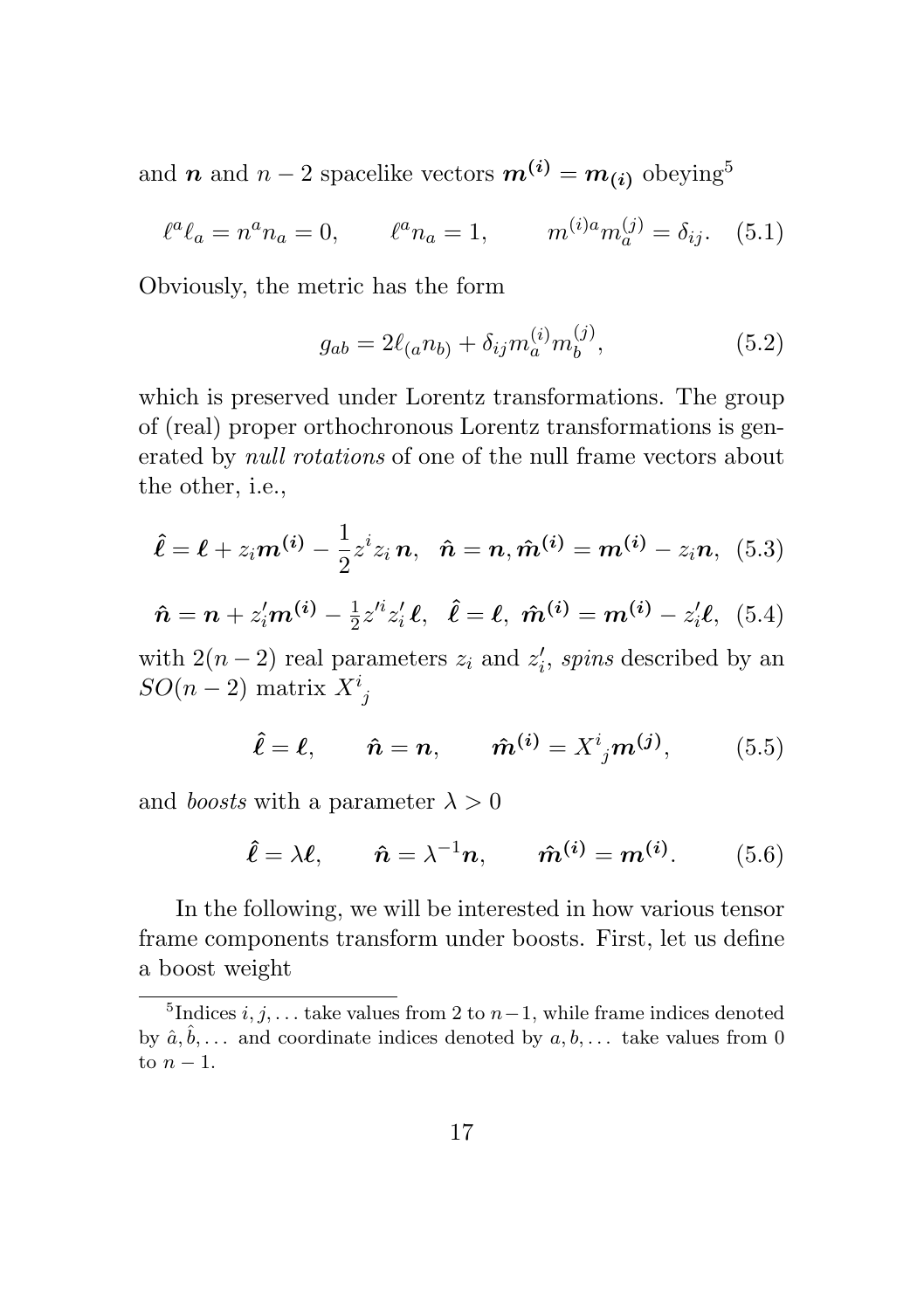**Definition 5.1.** A quantity q has a *boost weight* (b.w.) b if it transforms under a boost (5.6) according to

$$
\hat{q} = \lambda^{\mathbf{b}} q. \tag{5.7}
$$

Various frame components of a tensor T transform according to (5.7) with in general distinct integer values of b,  $|b|$  < rank $(T)$ .

**Definition 5.2.** The boost order of a tensor  $T$  with respect to the null frame  $\ell, n, m^{(i)}$  is the maximum b.w. of its frame components

$$
bo(\mathbf{T}) = \max \{ b(T_{\hat{a}...\hat{b}}) | T_{\hat{a}...\hat{b}} \neq 0 \}.
$$
 (5.8)

Looking at transformations  $(5.4)$ – $(5.6)$ , it is straightforward to show [10] that

**Proposition 5.3.** Let  $\ell, n, m^{(i)}$  and  $\hat{\ell}, \hat{n}, \hat{m}^{(i)}$  be two null frames with  $\ell$  and  $\hat{\ell}$  being scalar multiples of each other. Then, the boost order of a given tensor is the same relative to both frames.

Thus, the boost order of a tensor depends only on the choice of the null direction  $\langle \ell \rangle$  and will be denoted as  $bo_{\ell}(T)$ . This indicates that  $T$  may admit preferrend null directions defined as:

**Definition 5.4.** Let T be a tensor and let  $b_{\text{Omax}}(T)$  denote the maximum value of  $\text{bo}_{\ell}(T)$  taken over all null vectors  $\ell$ , i.e.,

$$
bo_{\max}(\boldsymbol{T}) = \max\{bo_{\boldsymbol{\ell}}(\boldsymbol{T}) \mid \langle \boldsymbol{\ell} \rangle \text{ is null}\}. \tag{5.9}
$$

We say that a vector  $\ell$  is an *aligned null direction* (AND) of a tensor T whenever  $\text{bo}_{\ell}(T) < \text{bo}_{\text{max}}(T)$ , and we call the integer  $\text{bo}_{\text{max}}(\boldsymbol{T}) - \text{bo}_{\boldsymbol{\ell}}(\boldsymbol{T})$  its multiplicity.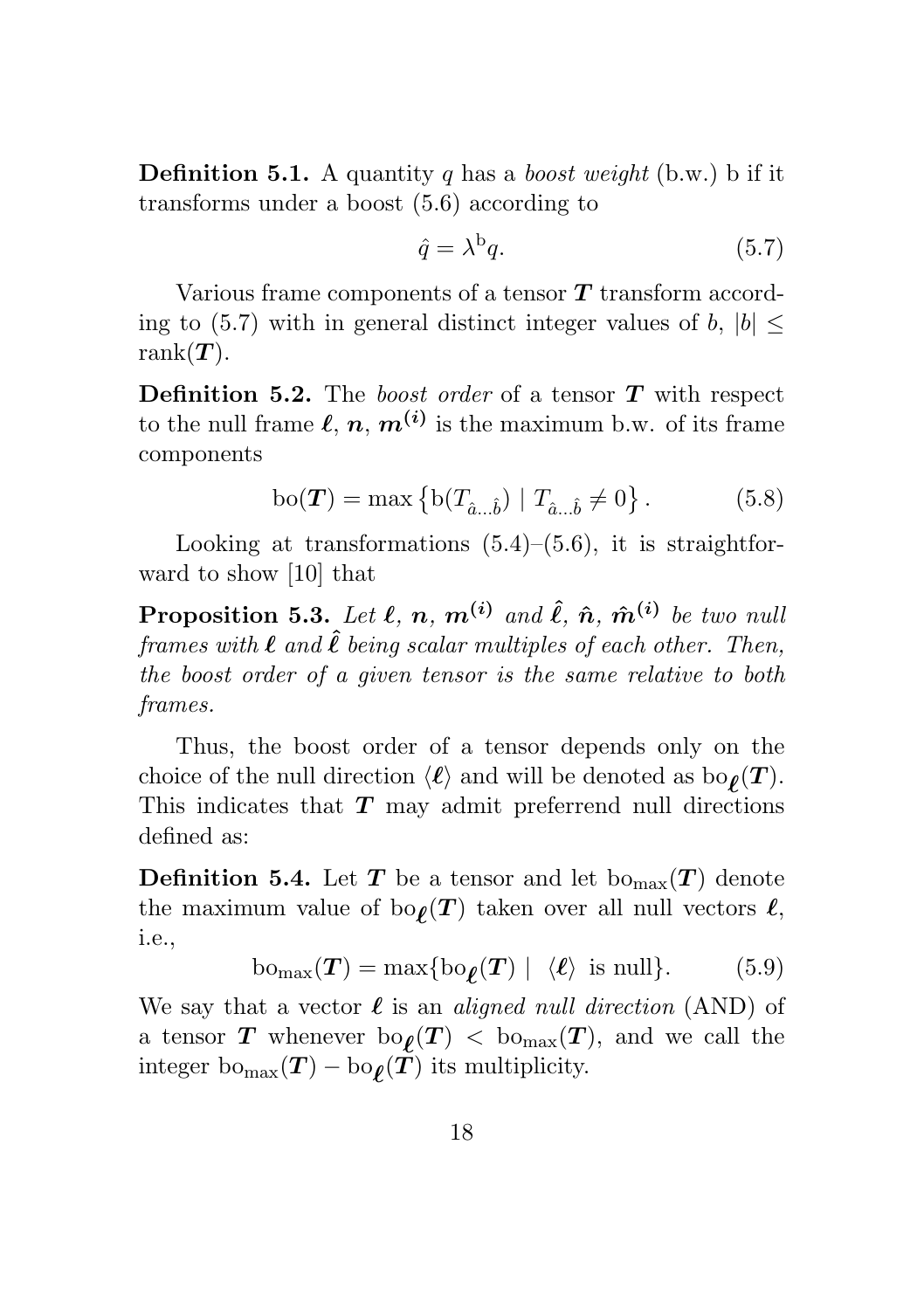Possible existence and multiplicity of such directions is a basis for alignment type classification of tensors.

Definition 5.5. We define the principal alignment type (PAT) of a tensor  $T$  as the integer

$$
PAT = \text{bo}_{\text{max}}(T) - \text{bo}_{\text{min}}(T), \tag{5.10}
$$

where

$$
bo_{\min}(\boldsymbol{T}) = \min\{bo_{\boldsymbol{\ell}}(\boldsymbol{T}) \mid \langle \boldsymbol{\ell} \rangle \text{ is null}\}. \tag{5.11}
$$

Choosing  $\ell$  with the maximal multiplicity (which is equal to PAT), we define the secondary alignment type, SAT, to be the integer

$$
SAT = \text{bo}_{\text{max}}(T) - \tilde{\text{bo}}_{\text{min}}(T), \tag{5.12}
$$

with

$$
\widetilde{\text{Dom}}_{\text{min}}(\boldsymbol{T}) = \min \{ \text{bo}_{\boldsymbol{n}}(\boldsymbol{T}) \mid \langle \boldsymbol{n} \rangle \text{ is null}, \langle \boldsymbol{n} \rangle \neq \langle \boldsymbol{\ell} \rangle \}. \quad (5.13)
$$

Definition 5.6. The *alignment type* of an arbitrary tensor consists of the pair of integers (PAT, SAT).

To determine the alignment type of a tensor, one has to project the tensor  $T$  on the null frame and sort its components by their b.w.

$$
T = \sum_{b} (T)_{(b)}, \tag{5.14}
$$

where

$$
(\mathbf{T})_{(b)} = \sum T_{\hat{a}...\hat{b}} \mathbf{m}^{(\hat{a})} \dots \mathbf{m}^{(\hat{b})}, \qquad b(T_{\hat{a}...\hat{b}}) = b. \tag{5.15}
$$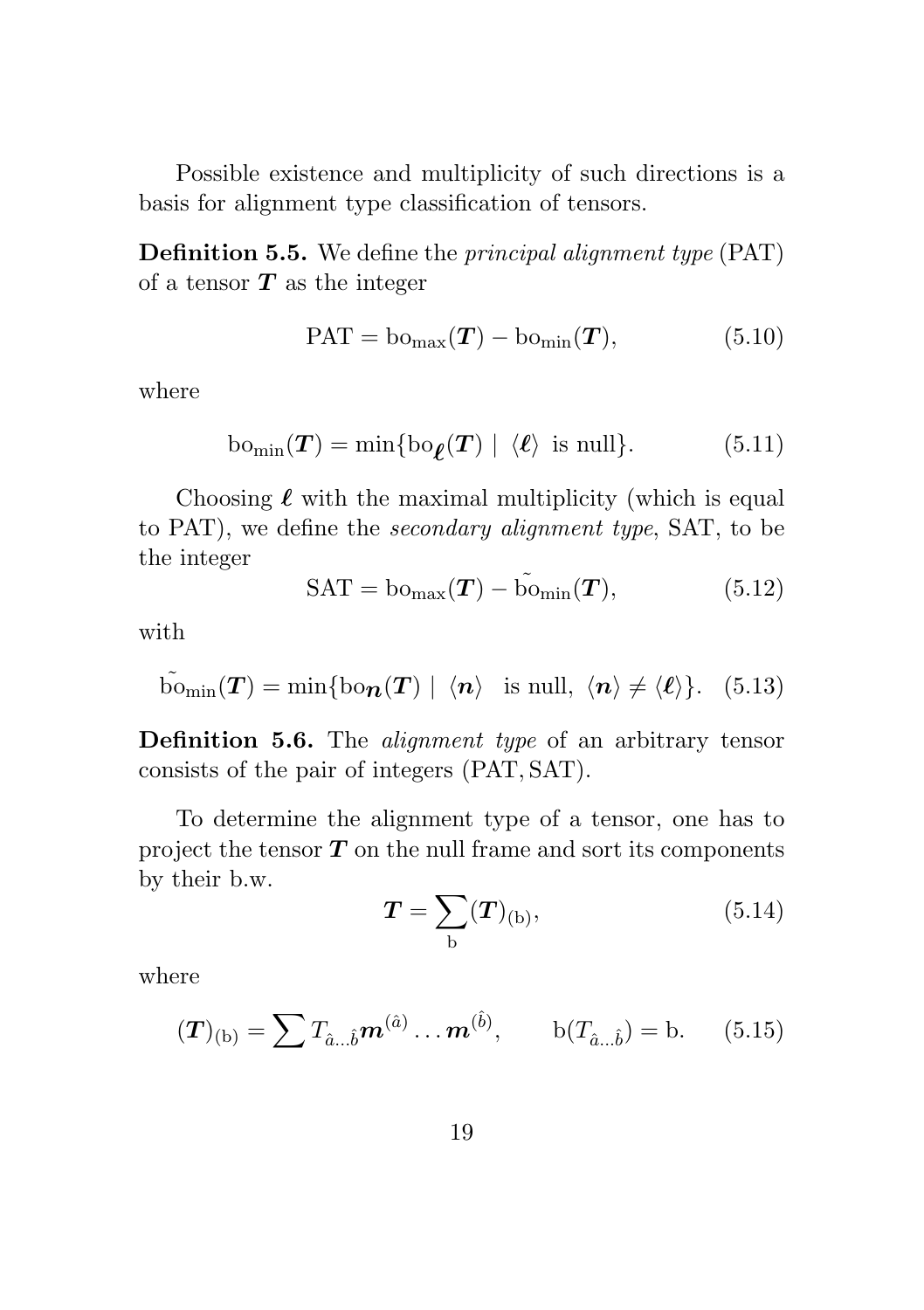Then using null rotations (5.3) and (5.4) about n and  $\ell$ , one has to set as many leading and trailing terms in (5.14) as possible to zero.

For a tensor  $T$ , we define the following algebraic types in terms of its PAT (and SAT) [9, 10, 34]:

**Definition 5.7** (Algebraic types). A non-vanishing tensor  $T$ is of

- type G if PAT= 0, i.e. for all frames  $(T)_{(b\text{onax}}(T)) \neq 0$ ,
- type I if  $PAT \geq 1$ , i.e. there exists a frame such that  $\left(T\right)_{\text{(bo_{max}}(\boldsymbol{T}))} = 0,^6$
- type II if  $\text{PAT} \geq \text{b}o_{\text{max}}(T)$ , i.e. there exists a frame such that  $T = \sum_{b \leq 0} (T)_{(b)},$
- type D if PAT=  $\text{bo}_{\text{max}}(T)$  =SAT, i.e. there exists a frame such that  $T = (T)_{(0)},$
- type III if  $\text{PAT} \geq \text{b} \cdot \text{b} \cdot \text{b} \cdot \text{b} \cdot \text{c}$ . there exists a frame such that  $T = \sum_{b<0} (T)_{(b)},$
- type N if PAT=  $2\text{bo}_{\text{max}}(T)$ , i.e. there exists a frame such that  $T = (T)_{(-\text{bomax}(T))}$ .

Note that the above definitions of algebraic types are frame independent and thus invariant (this follows from proposition 5.3). Type N is regarded as a special case of type III and type III which is not type N is sometimes denoted as *gen*uine type III, etc. (see [2]).

Let us summarize algebraic types of tensors in Table 1 [2].

 $6$ Sometimes a different definition of type I is used, e.g. in [38]. However, in the case of the Weyl tensor, this definition becomes in fact equivalent to ours.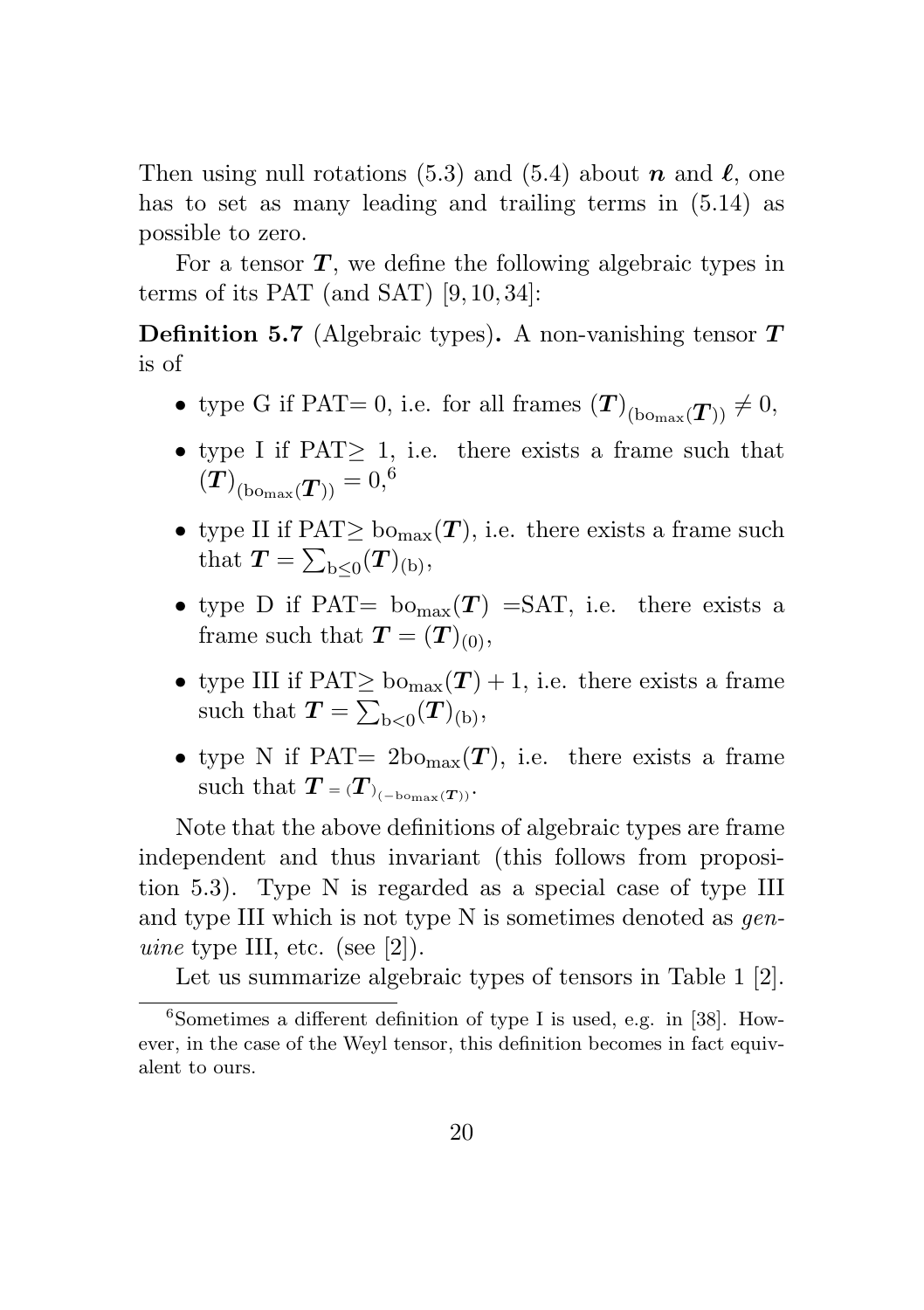| Genuine type | PAT                                                       |                                                      |
|--------------|-----------------------------------------------------------|------------------------------------------------------|
|              |                                                           | $\sum_{\rm b}(\bm{T})_{(\rm b)}$                     |
|              | $\geq 1$ , < bo <sub>max</sub>                            | $(\bm{T})_{(\mathrm{b})}$<br>$\sum_{\rm b$           |
|              | $\mathrm{bo}_{\max}(\boldsymbol{T})$                      | $\sum_{\mathrm{b}\leq 0}(\bm{T})_{(\mathrm{b})}$     |
| ,,,          | $\geq$ bo <sub>max</sub> $(T) + 1$ , < 2bo <sub>max</sub> | $\sum_{\mathrm{b}<0}(\boldsymbol{T})_{(\mathrm{b})}$ |
|              | $2\text{bo}_{\text{max}}(T)$                              |                                                      |

Table 1: (Genuine) principal alignment types for a tensor  $T$ . Recall that the (secondary) type D is a subtype of type II such that PAT= bo<sub>max</sub> $(T)$  =SAT, i.e.  $T = \sum_{b=0} (T)_{(b)}$ .

Now, let us discuss two examples of simple tensors. We start with a trivial case of a vector

$$
\boldsymbol{v} = v_0 \boldsymbol{n} + v_i \boldsymbol{m}^{(i)} + v_1 \boldsymbol{\ell}.
$$
 (5.16)

In this case,  $b_{\text{Omax}}(v) = 1$  and the three algebraic classes of vectors are (i) A timelike vector  $(v^a v_a < 0)$  is of type G (alignment type  $(0, 0)$ ), i.e. there are no ANDs. (ii) A spacelike vector  $(v^a v_a > 0)$  is of type D (alignment type  $(1, 1)$ ). (iii) A null vector  $(v^a v_a = 0)$  is of type N (alignment type  $(2,0)$ ).

A symmetric rank-2 tensor  $\bf{R}$  (such as the Ricci tensor), with  $\text{bo}_{\text{max}}(\boldsymbol{R}) = 2$ ,

$$
R_{ab} = \underbrace{\overbrace{R_{00} n_a n_b}_{+2R_{0i}} + \overbrace{2R_{0i} n_{(a} m^{(i)}_{b)}}_{+2R_{01} n_{(a} \ell_{b)}}}_{+2R_{1i} \ell_{(a} m^{(i)}_{b)} + \overbrace{R_{11} \ell_a \ell_b}_{+2R_{11} \ell_a \ell_b}
$$
\n
$$
(5.17)
$$

admits the following possible types:  $G - (0,0)$ ,  $I_i - (1,1)$ , II - $(2, 0), \Pi_i$  -  $(2, 1), D$  -  $(2, 2), \Pi$ I -  $(3, 0), \Pi$ <sub>i</sub> -  $(3, 1), N$  -  $(4, 0)$ . In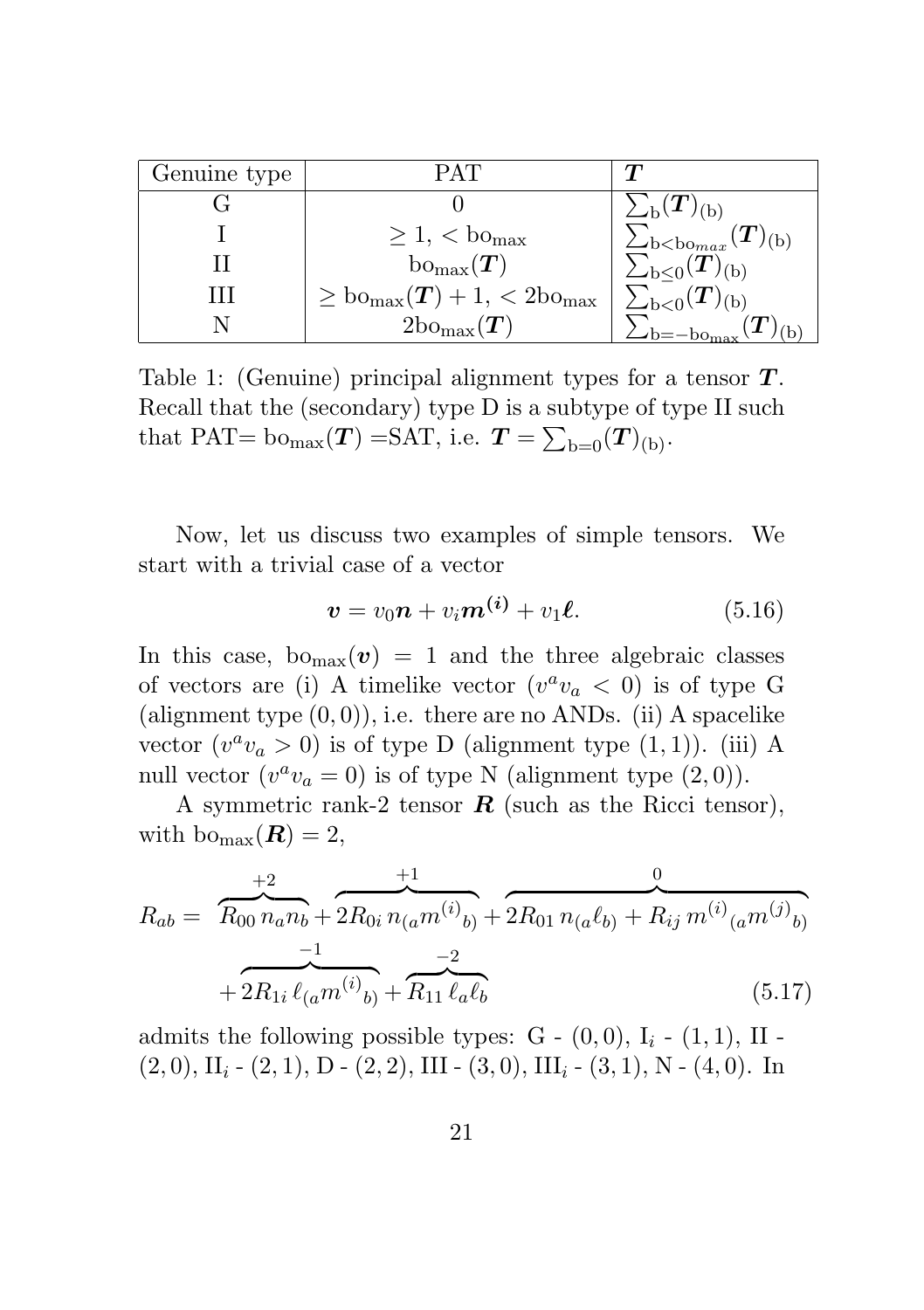the case of four dimensions, the relation with the Segre types is discussed in [10].

#### 5.2 Classification of the Weyl tensor

Let us apply the above classification scheme to the Weyl tensor  $(b_{\text{Omax}}(C) = 2)$ , which obeys the identities

$$
C_{abcd} = C_{\{abcd\}} \equiv \frac{1}{2} (C_{[ab][cd]} + C_{[cd][ab]}), \tag{5.18}
$$

$$
C^{c}_{\ \ acb} = 0, \qquad C_{a[bcd]} = 0 \tag{5.19}
$$

and in terms of frame components it can be written as

$$
C_{abcd} = \frac{4C_{0i0j} n_{\{a}m_b^{(i)}n_c m_d^{(j)}}}{4C_{0i0j} n_{\{a}m_b^{(i)} + 4C_{0ijk} n_{\{a}m_b^{(i)}m_c^{(j)}m_d^{(k)}\}}
$$
  
+ 8C\_{010i} n\_{\{a}l\_bn\_c m\_d^{(i)} + 4C\_{01ij} n\_{\{a}l\_bm\_c^{(i)}m\_d^{(j)}\}}  
+ 4C\_{0101} n\_{\{a}l\_bn\_c l\_{d}\} + 4C\_{01ij} n\_{\{a}l\_bm\_c^{(i)}m\_d^{(j)}\}  
+ 8C\_{0i1j} n\_{\{a}m\_b^{(i)}l\_c m\_d^{(j)} + C\_{ijkl} m\_{\{a}m\_b^{(j)}m\_c^{(k)}m\_d^{(l)}\}  
+ 8C\_{101i} l\_{\{a}n\_bl\_c m\_d^{(i)} + 4C\_{1ijk} l\_{\{a}m\_b^{(i)}m\_c^{(j)}m\_d^{(k)}\}  
+ 4C\_{1i1j} l\_{\{a}m\_b^{(i)}l\_c m\_d^{(j)}\}}, (5.20)

where the various components have been ordered by boost weight.

In the case of the Weyl tensor, it is useful to specialize definition 5.4 to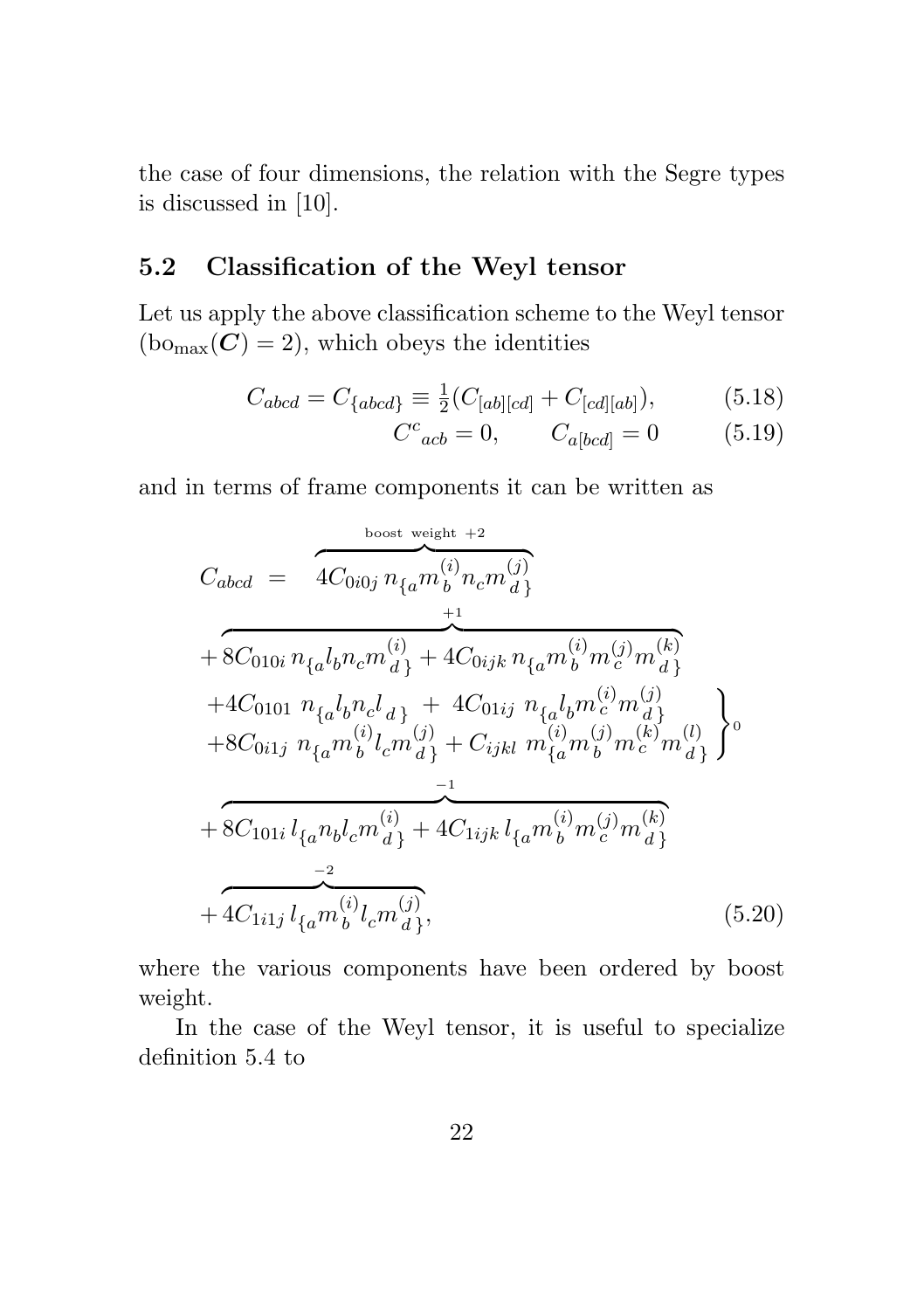**Definition 5.8.** A null vector field  $\ell$  is a Weyl aligned null direction (WAND) if it is an aligned null direction of the Weyl tensor. A WAND  $\ell$  is a multiple WAND (mWAND) if its multiplicity is greater than 1.

We are now in a position to introduce a term algebraically special in arbitrary dimension (in four dimensions this is equivalent to the standard use of this term):

**Definition 5.9.** A Weyl tensor is said to be *algebraically spe* $cial$  if it admits a multiple  $\ensuremath{\mathsf{WAND}}\xspace.^7$ 

If the Weyl tensor is of the same algebraic type at all points of the spacetime, then the spacetime is said to be of the corresponding algebraic (Weyl) type (and similarly for an open region of the spacetime).

Genuine algebraic types of the Weyl tensor ("Weyl types", see the text following definition 5.7) and the comparison with Petrov types in four dimensions are given in table 2. Note that in four dimensions, this algebraic classification is equivalent to the Petrov classification, and the notion of WAND coincides with that of a principal null direction (PND). However, the case  $n = 4$  is somewhat special since there always exist exactly four PNDs (possibly repeated), so that the type G does not exist, and there are even fewer possible types since  $I=I_i$ ,  $II=II_i$ , III=III<sub>i</sub> [10]. By contrast, an  $n > 4$  spacetime may admit no WANDs (type G, which is the generic situation [10]), a finite

<sup>&</sup>lt;sup>7</sup>Note that this is different from the definition originally used in [9,10] and later in some other papers. There, type I was also considered "special" when  $n > 4$ . However, in analogy with the  $n = 4$  case (where algebraically special means admitting a multiple PND), and for other reasons [34, 39], we use the terminology of definition 5.9.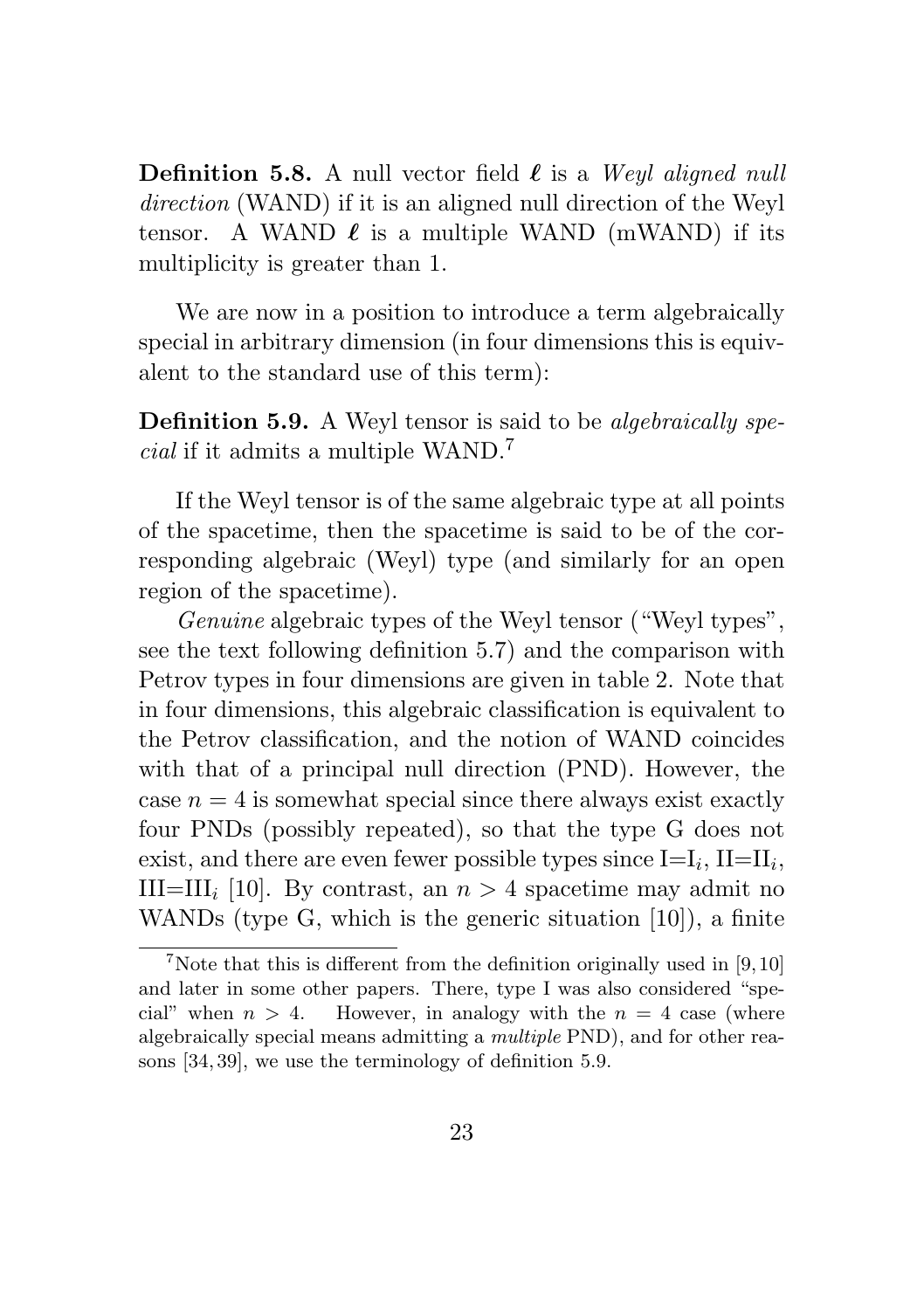number of WANDs, or infinitely many. In any dimension, there is a unique multiple WAND for the genuine types II (double), III (triple) and N (quadruple), whereas there exist at least two (both double) for type D. However, in the latter case, there may exist also an infinity of mWANDs. For a given type, further subtypes can be defined when some (but not all) of the components of the Weyl tensor having maximal b.w. vanish [9, 40, 41] (see also [2]).

| $n > 4$ dimensions |                | 4 dimensions |
|--------------------|----------------|--------------|
| Weyl type          | alignment type | Petrov type  |
| G                  | (0,0)          |              |
|                    | (1,0)          |              |
| $\mathbf{I}_i$     | (1,1)          |              |
| $_{\rm II}$        | (2,0)          |              |
| $II_i$             | (2,1)          | $\rm II$     |
| D                  | $_{(2,2)}$     | D            |
| Ш                  | (3,0)          |              |
| $III_i$            | (3,1)          | Ш            |
| N                  |                |              |

Table 2: Possible Weyl/alignment (genuine) types in higher dimensions (definitions 5.7 and 5.6) compared to the fourdimensional case [9].

It is of interest to study constraints on the Weyl types following from symmetries. For example [42],

**Proposition 5.10.** An  $n > 4$  static spacetime can be only of type  $G, I_i, D(d)$  or  $O.$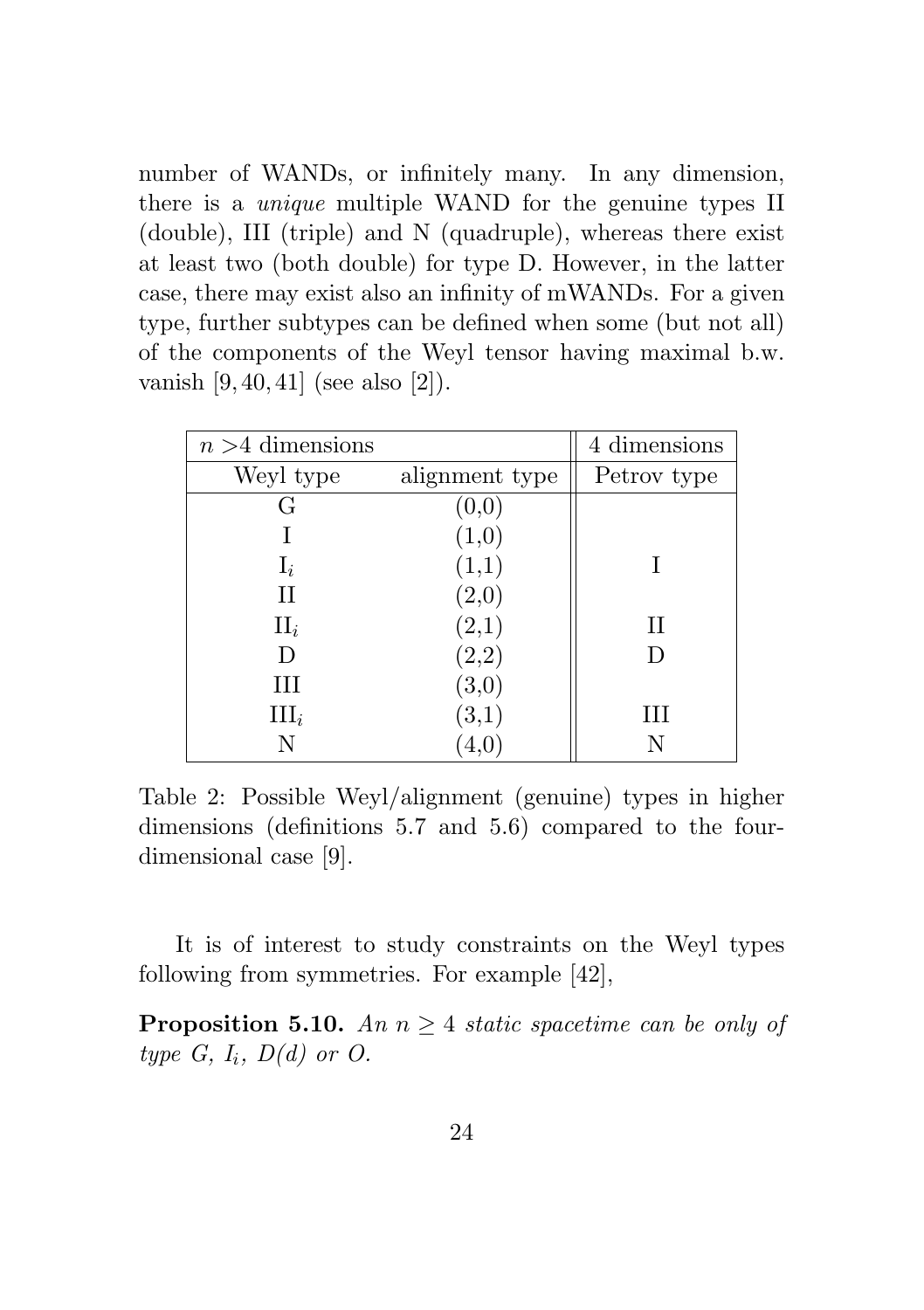**Proposition 5.11.** An  $n \geq 4$  spherically symmetric spacetime is of type D or O.

As in four dimensions, it turns out that most higher-dimensional vacuum solutions to the Einstein equations are algebraically special (see Table 7 in [2]).

# 6 Comments on NP and GHP formalisms

Newman-Penrose and Geroch-Held-Penrose formalisms are the basic tools of the four-dimensional mathematical relativity. In [11–13], we have developed higher-dimensional generalizations of these methods. Since the resulting equations are very complicated in the generic case, here we limit ourselves to a description of (some of) the mathematical objects appearing in the formalism. A complete presentation of the formalism can be found in [13].

Let us denote the covariant derivatives of the frame vectors as

$$
L_{ab} = \nabla_b \ell_a, \qquad N_{ab} = \nabla_b n_a, \qquad \dot{M}_{ab} = \nabla_b m_{(i)a}.
$$
 (6.1)

The projections onto the basis are the Ricci rotation coefficients  $L_{\hat{a}\hat{b}}$ ,  $N_{\hat{a}\hat{b}}$ ,  $\stackrel{i}{M}_{\hat{a}\hat{b}}$ . Orthogonality properties of the null frame give the following constraints

$$
N_{0\hat{a}} + L_{1\hat{a}} = 0, \quad \dot{M}_{0\hat{a}} + L_{i\hat{a}} = 0, \quad \dot{M}_{1\hat{a}} + N_{i\hat{a}} = 0,
$$
  

$$
\dot{M}_{j\hat{a}} + \dot{M}_{i\hat{a}} = 0, \quad L_{0\hat{a}} = N_{1\hat{a}} = \dot{M}_{i\hat{a}} = 0.
$$
 (6.2)

Geometric interpretation of selected spin coefficients is given in Table 3 [13].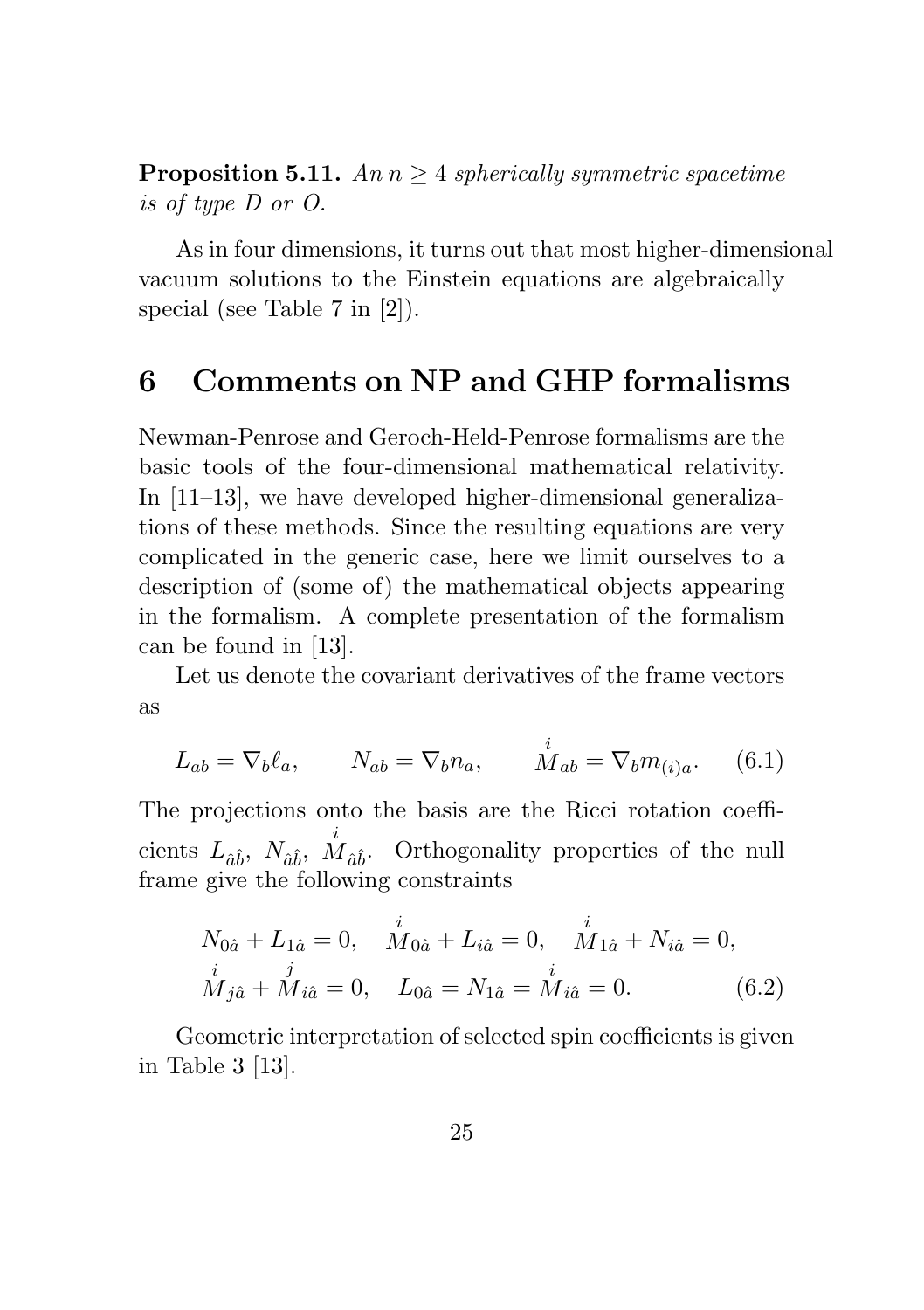| ΝP       | GHP           | b              | S | Interpretation                       |
|----------|---------------|----------------|---|--------------------------------------|
| $L_{ij}$ | $\rho_{ij}$   | 1              | 2 | expansion, shear and twist of $\ell$ |
| $L_{ii}$ | $= \rho_{ii}$ | 1              | 0 | expansion of $\ell$                  |
| $L_{i0}$ | $\kappa_i$    | $\overline{2}$ |   | non-geodesity of $\ell$              |
| $L_{i1}$ | $\tau_i$      | 0              | 1 | transport of $\ell$ along $n$        |
| $N_{ij}$ | $\rho'_{ij}$  |                | 2 | expansion, shear and twist of $n$    |
| $N_{ii}$ | $=\rho_{ii}'$ |                | 0 | expansion of $n$                     |
| $N_{i1}$ | $\kappa_i'$   | $-2$           | 1 | non-geodesity of $n$                 |
| $N_{i0}$ | $\tau_i$      | 0              |   | transport of n along $\ell$          |

Table 3: List of the Ricci coefficients appearing in the higherdimensional GHP formalism. The first and second columns give the coefficients in the NP and GHP notation, respectively. Boost weight b and spin s are also indicated.

The *optical matrix*  $\rho_{ij}$ 

$$
\rho_{ij} \equiv L_{ij} \equiv L_{ab} m^{(i)a} m^{(j)b} \tag{6.3}
$$

describes expansion, shear and twist of the null congruence  $\ell$ corresponding to its trace, traceless symmetric and antisymmetric parts, respectively. Note that the optical matrix appears e.g. in the formulation of the five-dimensional Goldberg-Sachs theorem in section 4. A special class of spacetimes can be defined by vanishing of the optical matrix. These so called Kundt spacetimes admit a geodetic null congruence with vanishing shear, expansion and twist. These spacetimes have particular geometrical properties and have been widely studied in the literature (see [2] for an overview and references). Kundt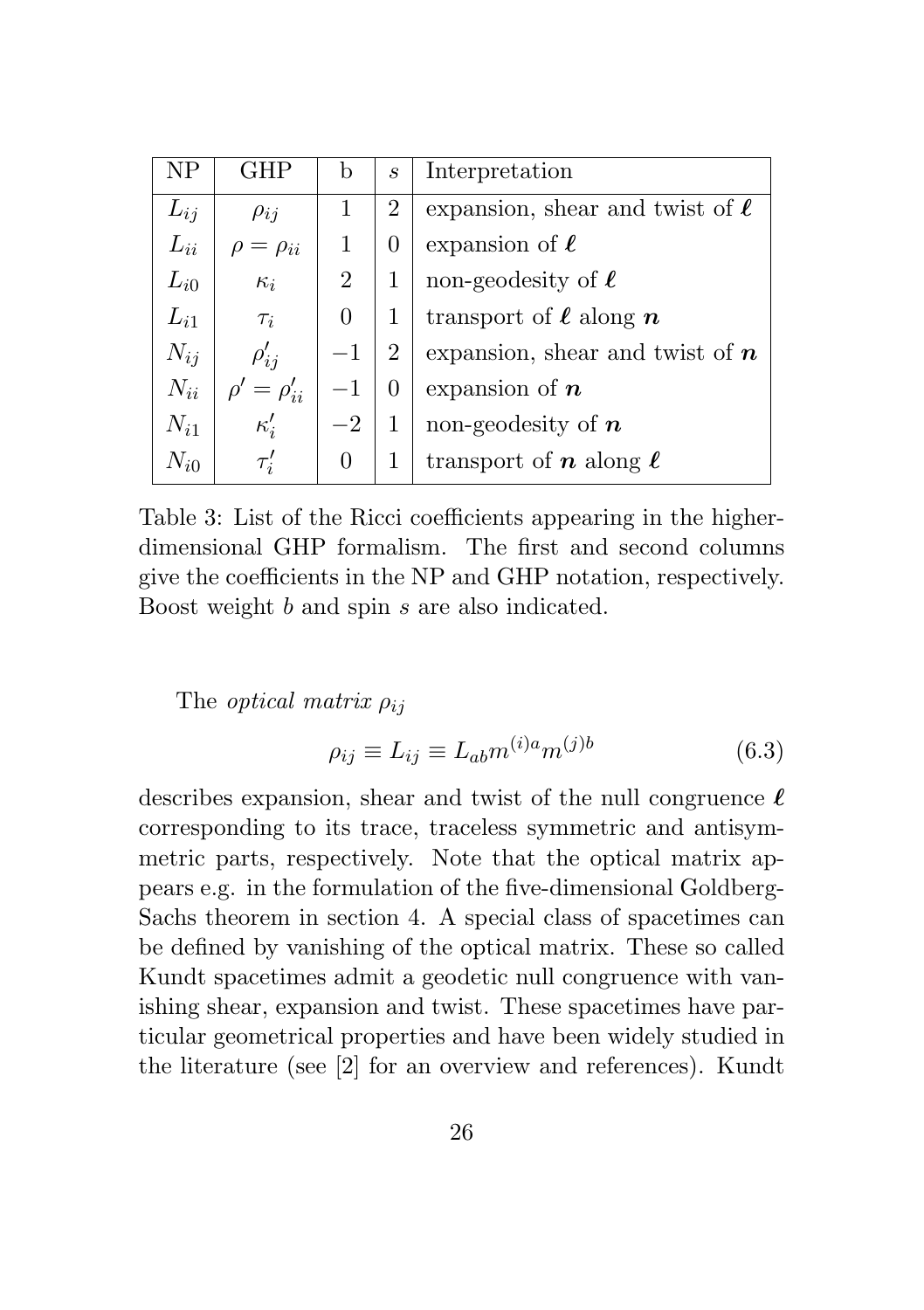spacetimes also appear in sections 2 and 3 in the context of universal and VSI spacetimes, respectively.

The equations of the NP/GHP formalisms then consist of contractions of the Ricci identity  $v_{a;bc} - v_{a;cb} = R_{sabc}v^s$ , the Bianchi identity  $R_{\text{ab}}[c_{d,e}] = 0$  and commutators with various combinations of the frame vectors. The resulting equations are in general very complex but they simplify considerably for algebraically special spacetimes. Thus the main advantage of this approach is in the study of algebraically spacetimes. See [13] for the full set of the equations in algebraically general and algebraically special cases.

Here, let us just demonstrate this simplification on one component<sup>8</sup> of the Ricci identity which in full generality reads

$$
DL_{ij} - \delta_j L_{i0} = L_{10}L_{ij} - L_{i0}(2L_{1j} + N_{j0}) - L_{i1}L_{j0} \qquad (6.4)
$$

$$
+ 2L_{k[0]}M_{i[j]} - L_{ik}(L_{kj} + M_{j0}) - C_{0i0j} - \frac{1}{n-2}R_{00}\delta_{ij},
$$

where  $D \equiv \ell^a \nabla_a$  is the covariant derivative along  $\ell$ .

In a frame parallelly transported along  $\ell$ , this equation reduces to

$$
D\rho_{ij} = -\rho_{ik}\rho_{kj} - C_{0i0j} - \frac{1}{n-2}R_{00}\delta_{ij}
$$
 (6.5)

and for algebraically special vacuum spacetimes, it further simplifies to

$$
D\rho_{ij} = -\rho_{ik}\rho_{kj}.\tag{6.6}
$$

The above equation (in four dimensions called the Sachs equation) is a starting point for the studies of asymptotic properties

 $8N$ ote that in this case, the simplification is more impressive than for a generic NP equation.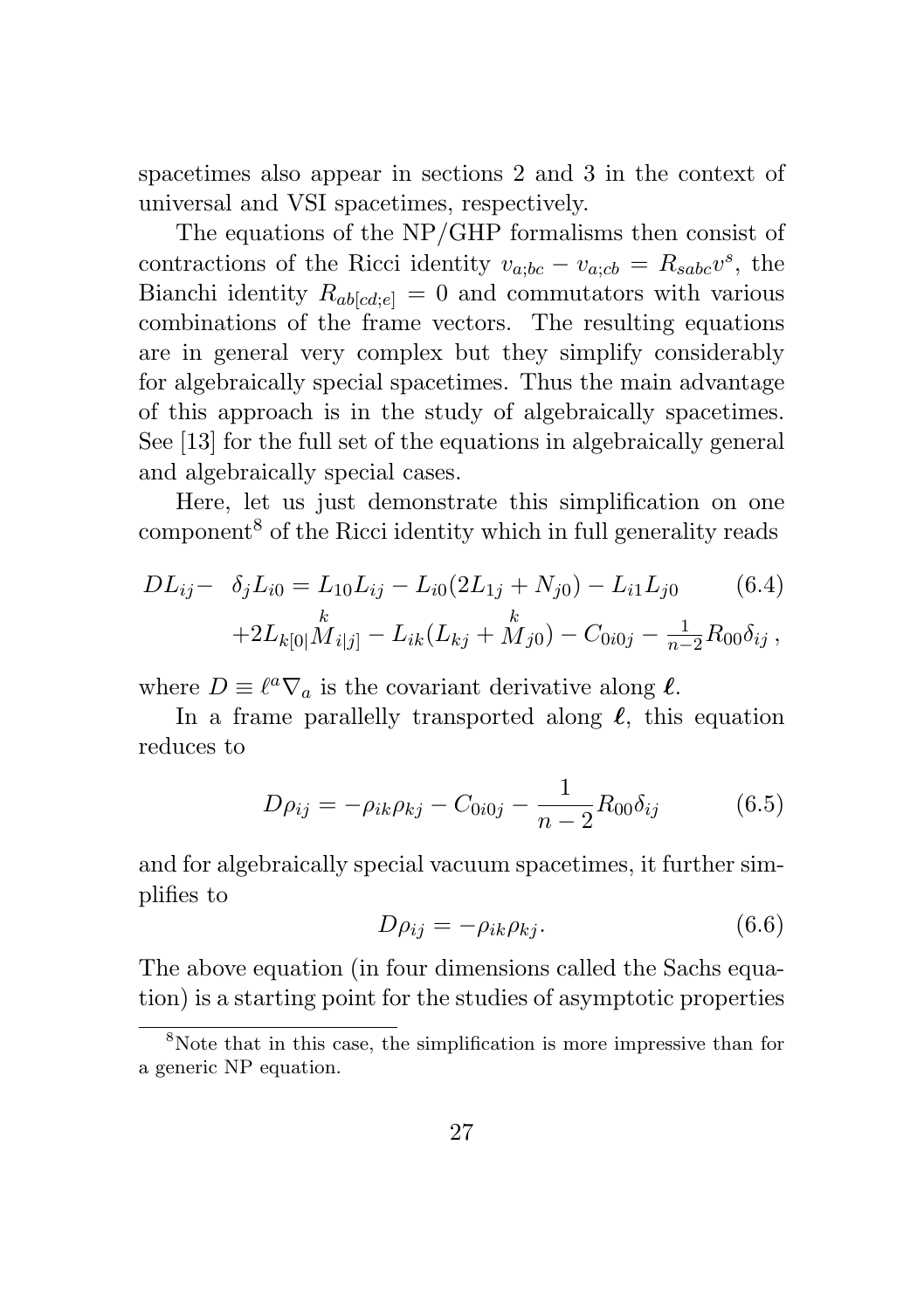of vacuum solutions of the Einstein equations and for partial or full integration of the Einstein equations in higher dimensions (see e.g.  $[1, 43, 44]$ ).

# 7 List of publications of the dissertation

- 1. V. Pravda, A. Pravdová, A. Coley, and R. Milson. All spacetimes with vanishing curvature invariants. *Class.* Quantum Grav., 19:6213–6236, 2002.
- 2. A. Coley, R. Milson, V. Pravda, and A. Pravdová. Vanishing scalar invariant spacetimes in higher dimensions. Class. Quantum Grav., 21:5519–5542, 2004.
- 3. A. Coley, R. Milson, V. Pravda, and A. Pravdová. Classification of the Weyl tensor in higher dimensions. *Class.* Quantum Grav., 21:L35–L41, 2004.
- 4. V. Pravda, A. Pravdová, A. Coley, and R. Milson. Bianchi identities in higher dimensions. Class. Quantum Grav., 21:2873–2897, 2004.
- 5. R. Milson, A. Coley, V. Pravda, and A. Pravdová. Alignment and algebraically special tensors in Lorentzian geometry. Int. J. Geom. Meth. Mod. Phys., 2:41–61, 2005.
- 6. M. Ortaggio, V. Pravda, and A. Pravdová. Ricci identities in higher dimensions. Class. Quantum Grav., 24:1657–1664, 2007.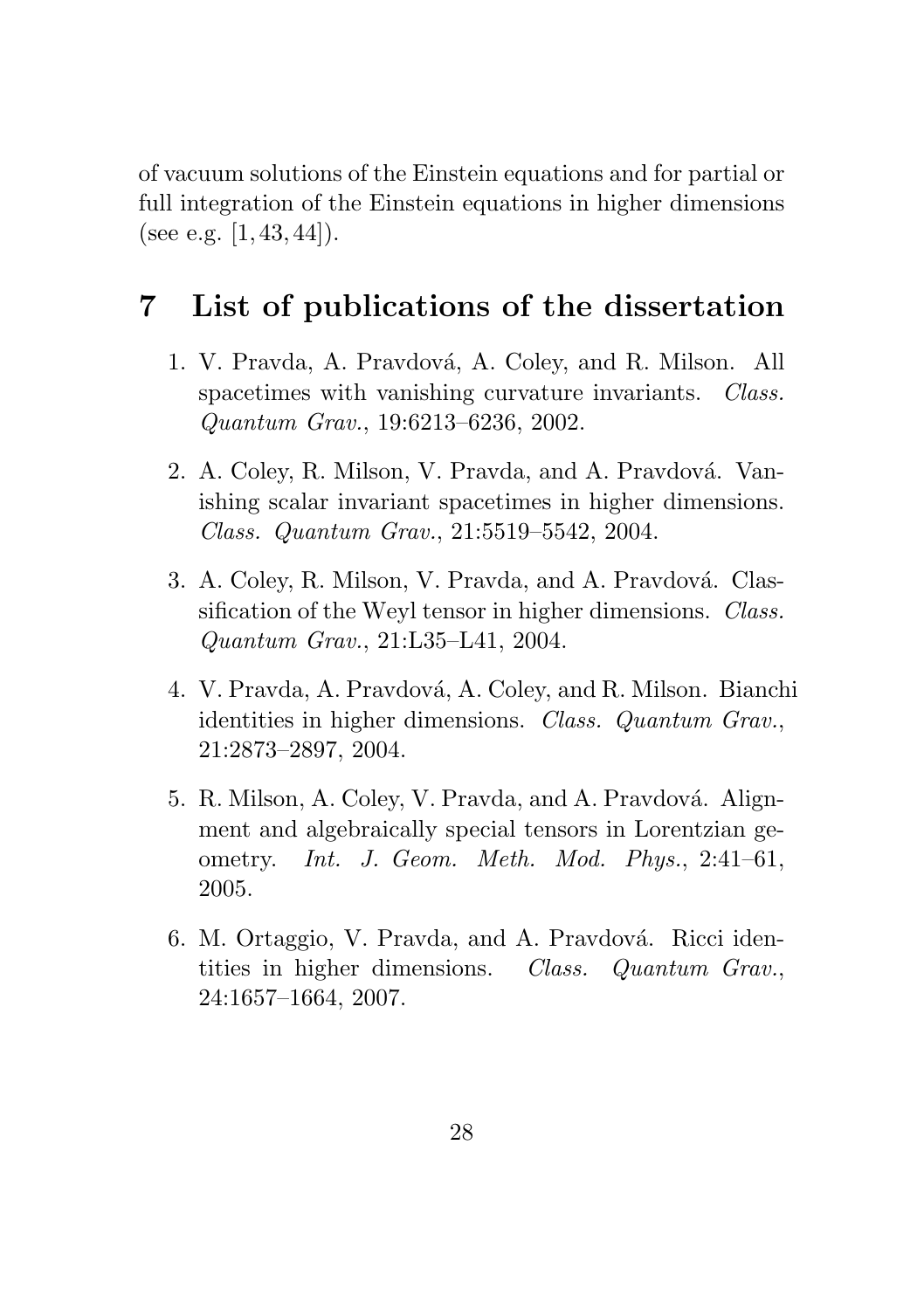- 7. V. Pravda, A. Pravdová, and M. Ortaggio. Type D Einstein spacetimes in higher dimensions. Class. Quantum Grav., 24:4407–4428, 2007.
- 8. M. Durkee, V. Pravda, A. Pravdová, and H. S. Reall. Generalization of the Geroch-Held-Penrose formalism to higher dimensions. Class. Quantum Grav., 27:215010, 2010.
- 9. T. Målek and V. Pravda. Type III and N solutions to quadratic gravity. Phys. Rev. D, 84:024047, 2011.
- 10. M. Ortaggio, V. Pravda, A. Pravdová, and H. S. Reall. On a five-dimensional version of the Goldberg-Sachs theorem. Class. Quantum Grav., 29:205002, 2012.
- 11. M. Ortaggio, V. Pravda, and A. Pravdová. Algebraic classification of higher dimensional spacetimes based on null alignment. Class. Quantum Grav., 30:013001, 2013.
- 12. S. Hervik, V. Pravda, and A. Pravdová. Type III and N universal spacetimes. Class. Quantum Grav., 31:215005, 2014.
- 13. S. Hervik, T. Málek, V. Pravda, and A. Pravdová. Type II universal spacetimes. Class. Quant. Grav., 32:245012, 2015.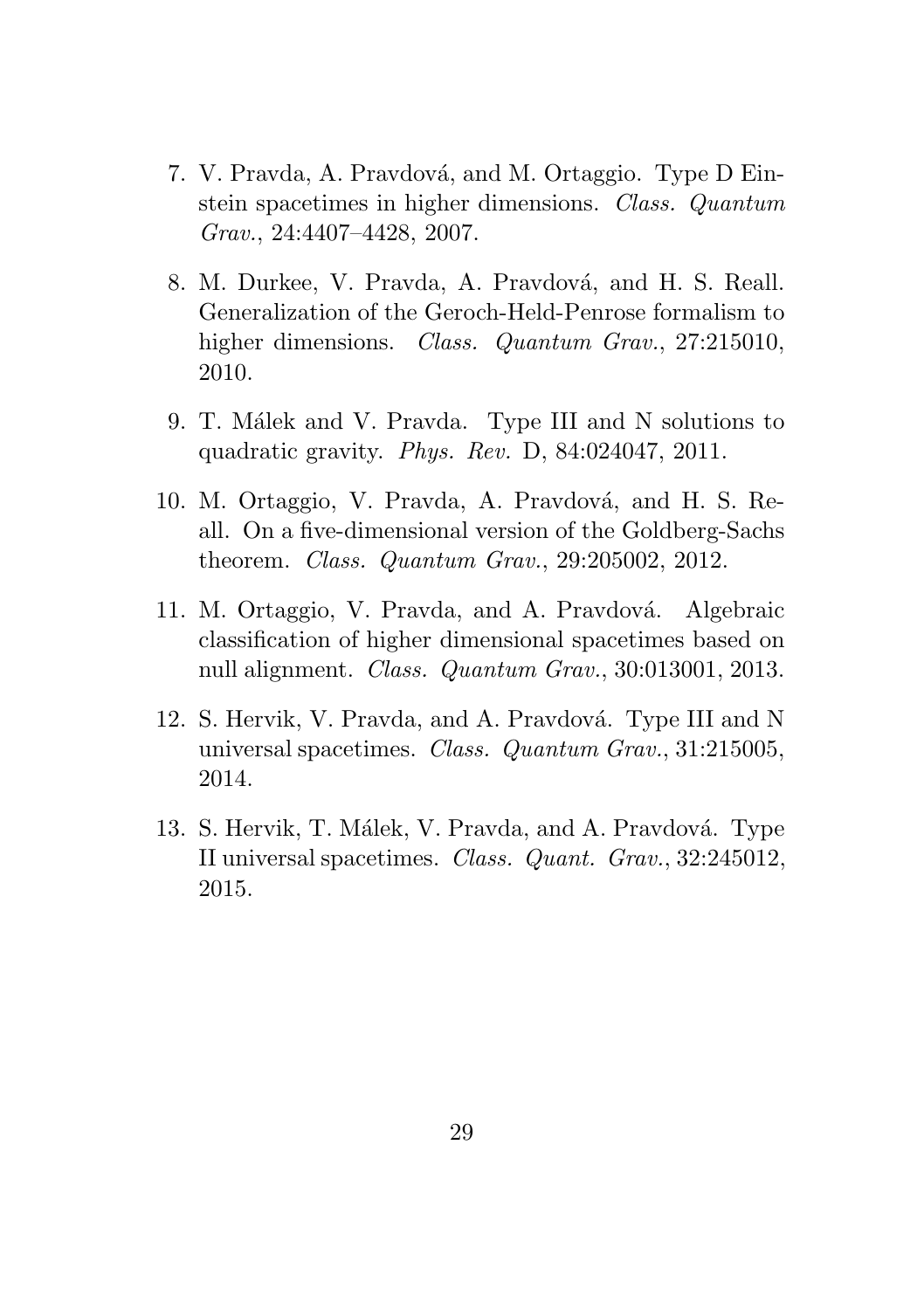## 8 References

- [1] G. B. de Freitas, M. Godazgar, and H. S. Reall. Twisting algebraically special solutions in five dimensions. Class. Quant. Grav., 33:095002, 2016.
- [2] M. Ortaggio, V. Pravda, and A. Pravdová. Algebraic classification of higher–dimensional spacetimes based on null alignment. Class. Quantum Grav., 30:013001, 2013.
- [3] H. Stephani, D. Kramer, M. MacCallum, C. Hoenselaers, and E. Herlt. Exact Solutions of Einstein's Field Equations. Cambridge University Press, Cambridge, second edition, 2003.
- [4] M S Madsen. The plane gravitational wave in quadratic gravity. Class. Quantum Grav., 7:87, 1990.
- [5] T. Målek and V. Pravda. Type III and N solutions to quadratic gravity. Phys. Rev. D, 84:024047, 2011.
- [6] V. Pravda, A. Pravdová, J. Podolský, and R. Svarc. Exact solutions to quadratic gravity. Phys. Rev. D, 95:084025, 2017.
- [7] H. Lu, A. Perkins, C. N. Pope, and K. S. Stelle. Black Holes in Higher-Derivative Gravity. Phys. Rev. Lett., 114:171601, 2015.
- [8] R. Emparan and H. S. Reall. A rotating black ring solution in five dimensions. Phys. Rev. Lett., 88:101101, 2002.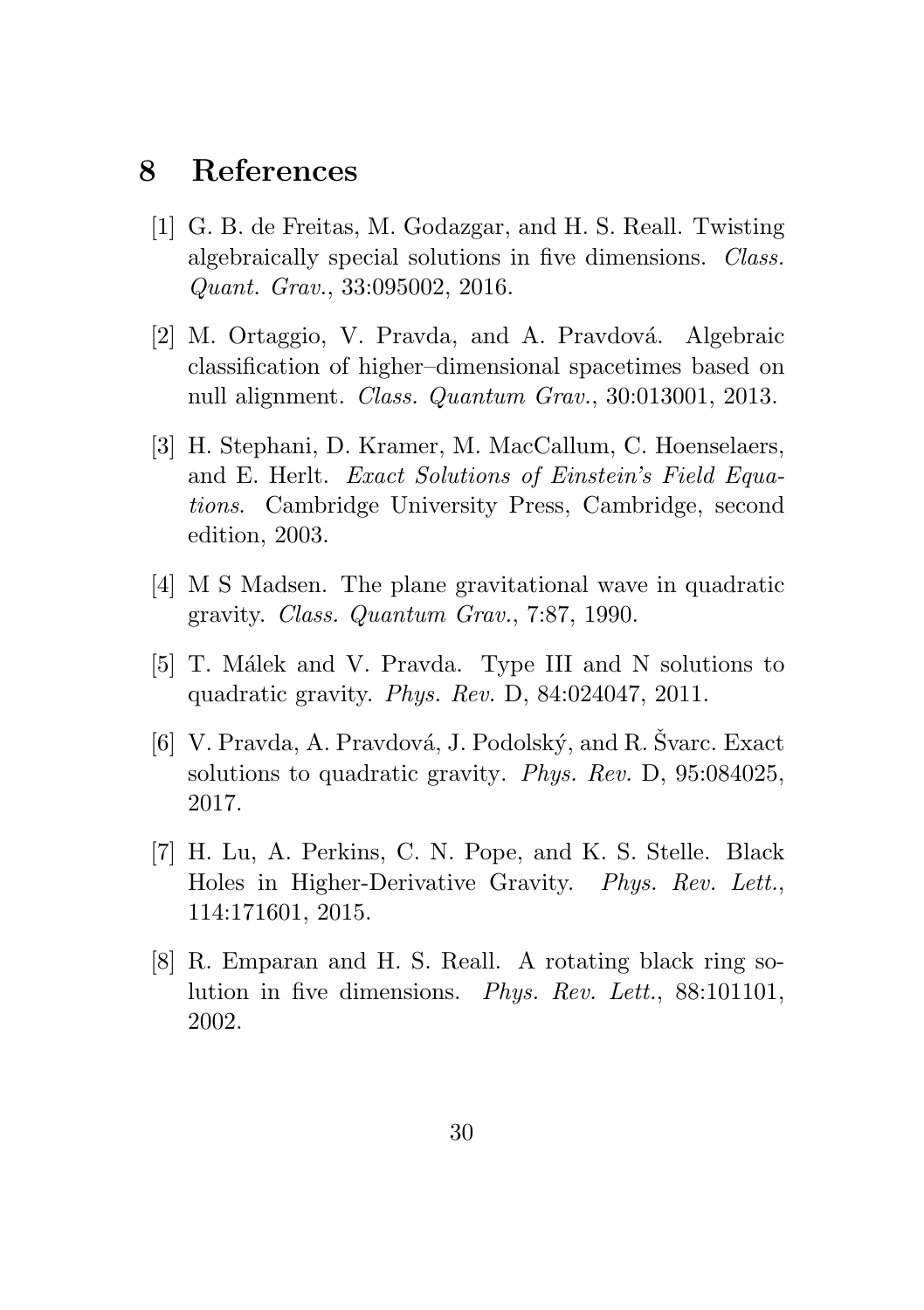- [9] A. Coley, R. Milson, V. Pravda, and A. Pravdová. Classification of the Weyl tensor in higher dimensions. *Class.* Quantum Grav., 21:L35–L41, 2004.
- [10] R. Milson, A. Coley, V. Pravda, and A. Pravdová. Alignment and algebraically special tensors in Lorentzian geometry. Int. J. Geom. Meth. Mod. Phys., 2:41–61, 2005.
- [11] V. Pravda, A. Pravdová, A. Coley, and R. Milson. Bianchi identities in higher dimensions. Class. Quantum Grav., 21:2873–2897, 2004.
- [12] M. Ortaggio, V. Pravda, and A. Pravdová. Ricci identities in higher dimensions. Class. Quantum Grav., 24:1657– 1664, 2007.
- [13] M. Durkee, V. Pravda, A. Pravdová, and H. S. Reall. Generalization of the Geroch-Held-Penrose formalism to higher dimensions. *Class. Quantum Grav.*, 27:215010, 2010.
- [14] O. J. C. Dias, P. Figueras, R. Monteiro, and J. E. Santos. Ultraspinning instability of rotating black holes. Phys. Rev., D82:104025, 2010.
- [15] M. Durkee and H. S. Reall. Perturbations of near-horizon geometries and instabilities of Myers-Perry black holes. Phys. Rev., D83:104044, 2011.
- [16] G. B. de Freitas, M. Godazgar, and H. S. Reall. Uniqueness of the Kerr–de Sitter Spacetime as an Algebraically Special Solution in Five Dimensions. Commun. Math. Phys., 340:291–323, 2015.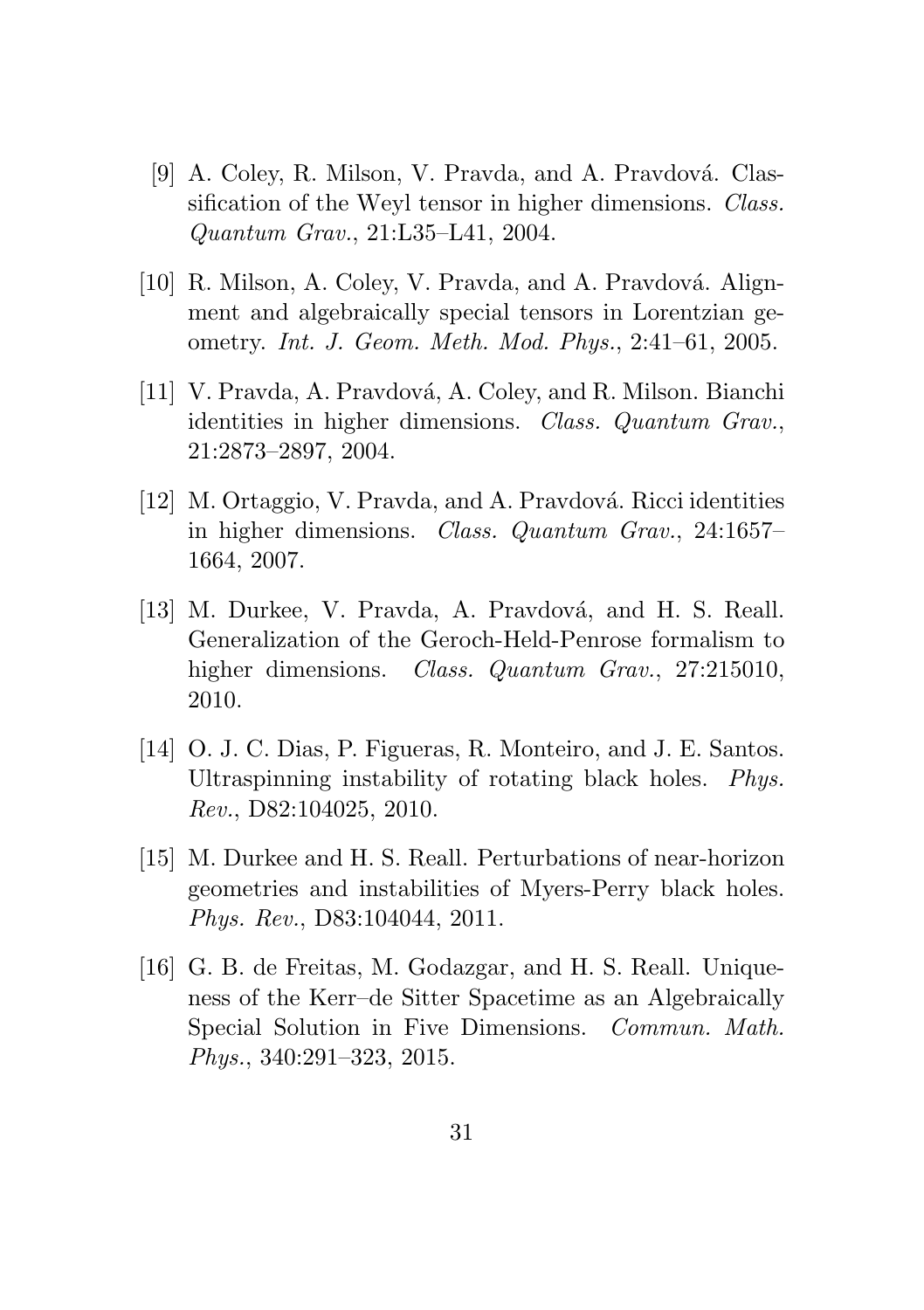- [17] V. Cardoso et al. NR/HEP: roadmap for the future. Class. Quant. Grav., 29:244001, 2012.
- [18] N. Tanahashi and K. Murata. Instability in near-horizon geometries of even-dimensional Myers-Perry black holes. Class. Quant. Grav., 29:235002, 2012.
- [19] M. Godazgar and H. S. Reall. Peeling of the Weyl tensor and gravitational radiation in higher dimensions. Phys. Rev., D85:084021, 2012.
- [20] M. Ortaggio and A. Pravdová. Asymptotic behavior of the Weyl tensor in higher dimensions. Phys. Rev. D, 90:104011, 2014.
- [21] M. Ortaggio. Asymptotic behavior of Maxwell fields in higher dimensions. Phys. Rev. D, 90:124020, 2014.
- [22] D. Amati and C. Klimčík. Nonperturbative computation of the Weyl anomaly for a class of nontrivial backgrounds. Phys. Lett. B, 219:443–447, 1989.
- [23] G. T. Horowitz and A. R. Steif. Spacetime singularities in string theory. Phys. Rev. Lett., 64:260–263, 1990.
- [24] S. Hervik, V. Pravda, and A. Pravdová. Type III and N universal spacetimes. Class. Quantum Grav., 31:215005, 2014.
- [25] S. Hervik, T. Málek, V. Pravda, and A. Pravdová. Type II universal spacetimes. Class. Quant. Grav., 32:245012, 2015.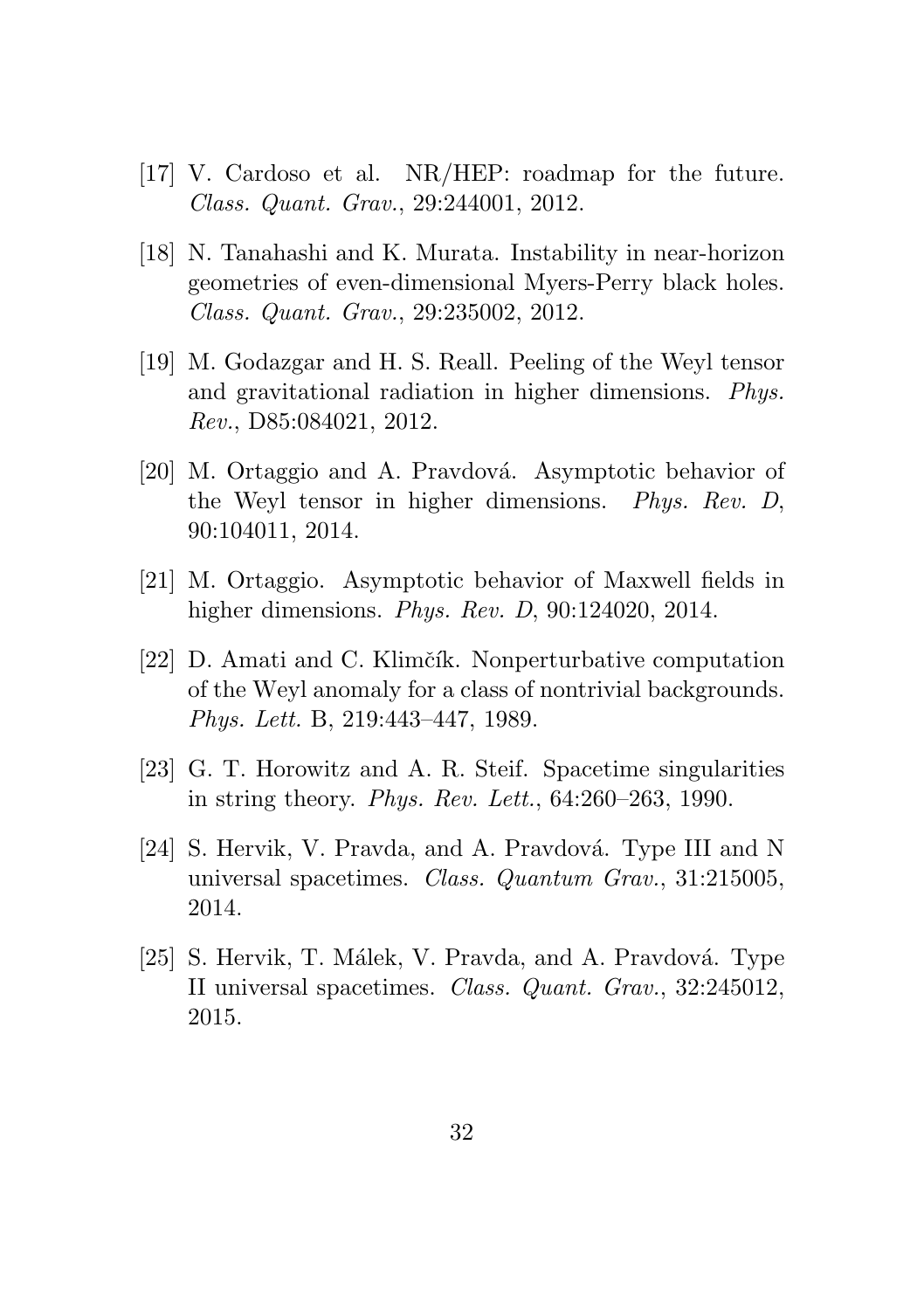- [26] G. B. de Freitas, M. Godazgar, and H. S. Reall. Twisting algebraically special solutions in five dimensions. Class. Quant. Grav., 33:095002, 2016.
- [27] A. A. Coley, G. W. Gibbons, S. Hervik, and C. N. Pope. Metrics with vanishing quantum corrections. Class. Quantum Grav., 25:145017, 2008.
- [28] J. Podolský and M. Zofka. General Kundt spacetimes in higher dimensions. Class. Quantum Grav., 26:105008, 2009.
- [29] J. Bičák and V. Pravda. Curvature invariants in type- $N$ spacetimes. Class. Quantum Grav., 15:1539–1555, 1998.
- [30] V. Pravda, A. Pravdová, A. Coley, and R. Milson. All spacetimes with vanishing curvature invariants. Class. Quantum Grav., 19:6213–6236, 2002.
- [31] A. Coley, R. Milson, V. Pravda, and A. Pravdová. Vanishing scalar invariant spacetimes in higher dimensions. Class. Quantum Grav., 21:5519–5542, 2004.
- [32] M. Ortaggio and V. Pravda. Electromagnetic fields with vanishing scalar invariants. Class. Quant. Grav., 33:115010, 2016.
- [33] N. Pelavas, A. Coley, R. Milson, V. Pravda, and A. Pravdová. VSI<sub>i</sub> spacetimes and the  $\epsilon$ -property. J. Math. Phys., 46:063501, 2005.
- [34] S. Hervik. A spacetime not characterized by its invariants is of aligned type II. Class. Quantum Grav., 28:215009, 2011.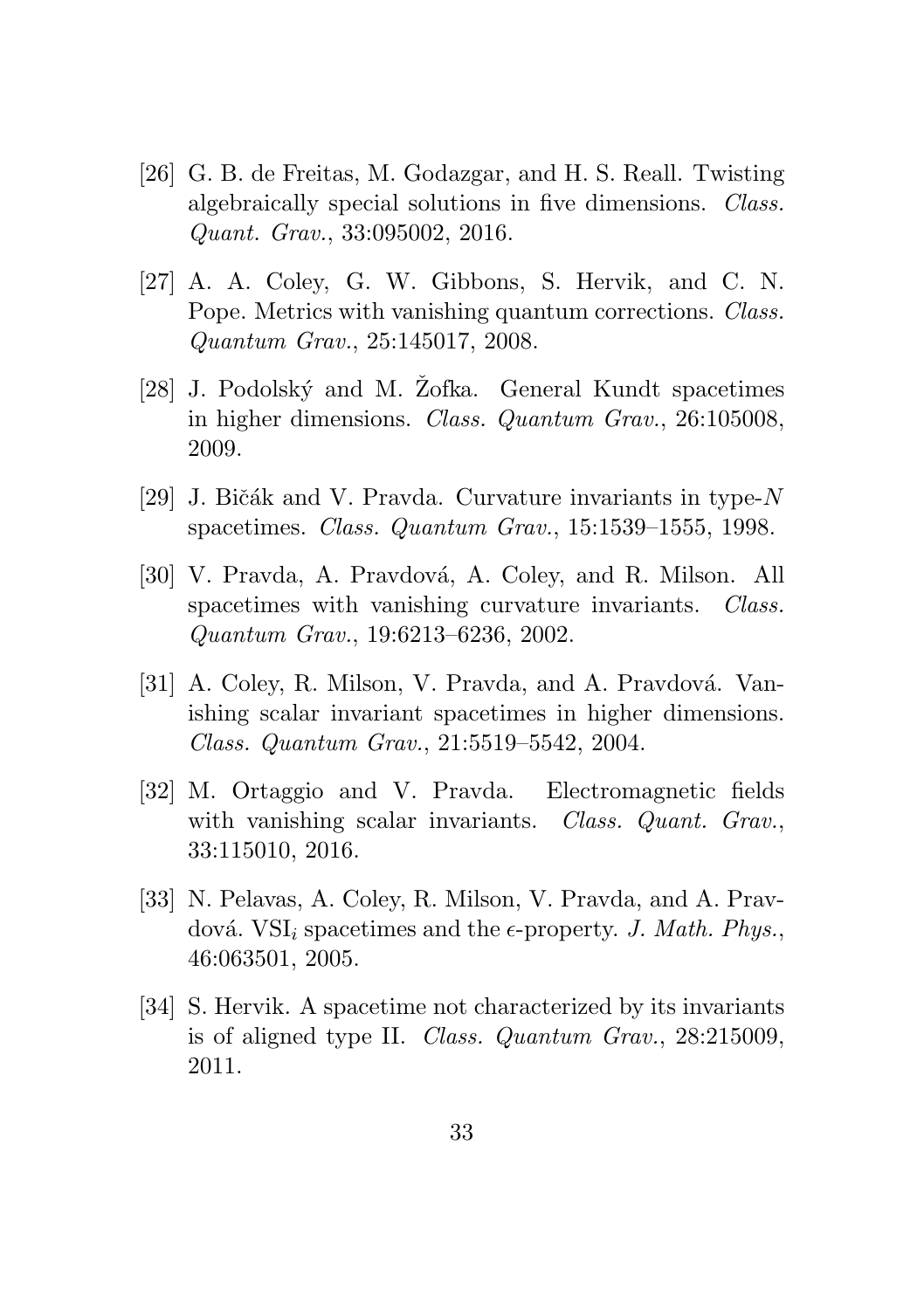- [35] M. Durkee and H. S. Reall. A higher-dimensional generalization of the geodesic part of the Goldberg-Sachs theorem. Class. Quantum Grav., 26:245005, 2009.
- [36] M. Ortaggio, V. Pravda, A. Pravdová, and H. S. Reall. On a five-dimensional version of the Goldberg-Sachs theorem. Class. Quantum Grav., 29:205002, 2012.
- [37] M. Ortaggio, V. Pravda, and A. Pravdová. On the Goldberg-Sachs theorem in higher dimensions in the nontwisting case. Class. Quantum Grav., 30:075016, 2013.
- [38] A. Coley, S. Hervik, and N. Pelavas. Spacetimes characterized by their scalar curvature invariants. Class. Quantum Grav., 26:025013, 2009.
- [39] M. Godazgar and H. S. Reall. Algebraically special axisymmetric solutions of the higher-dimensional vacuum Einstein equation. Class. Quantum Grav., 26:165009, 2009.
- [40] M. Ortaggio. Bel-Debever criteria for the classification of the Weyl tensor in higher dimensions. Class. Quantum Grav., 26:195015, 2009.
- [41] A. Coley and S. Hervik. Higher dimensional bivectors and classification of the Weyl operator. Class. Quantum Grav., 27:015002, 2009.
- [42] V. Pravda, A. Pravdová, and M. Ortaggio. Type D Einstein spacetimes in higher dimensions. Class. Quantum Grav., 24:4407–4428, 2007.